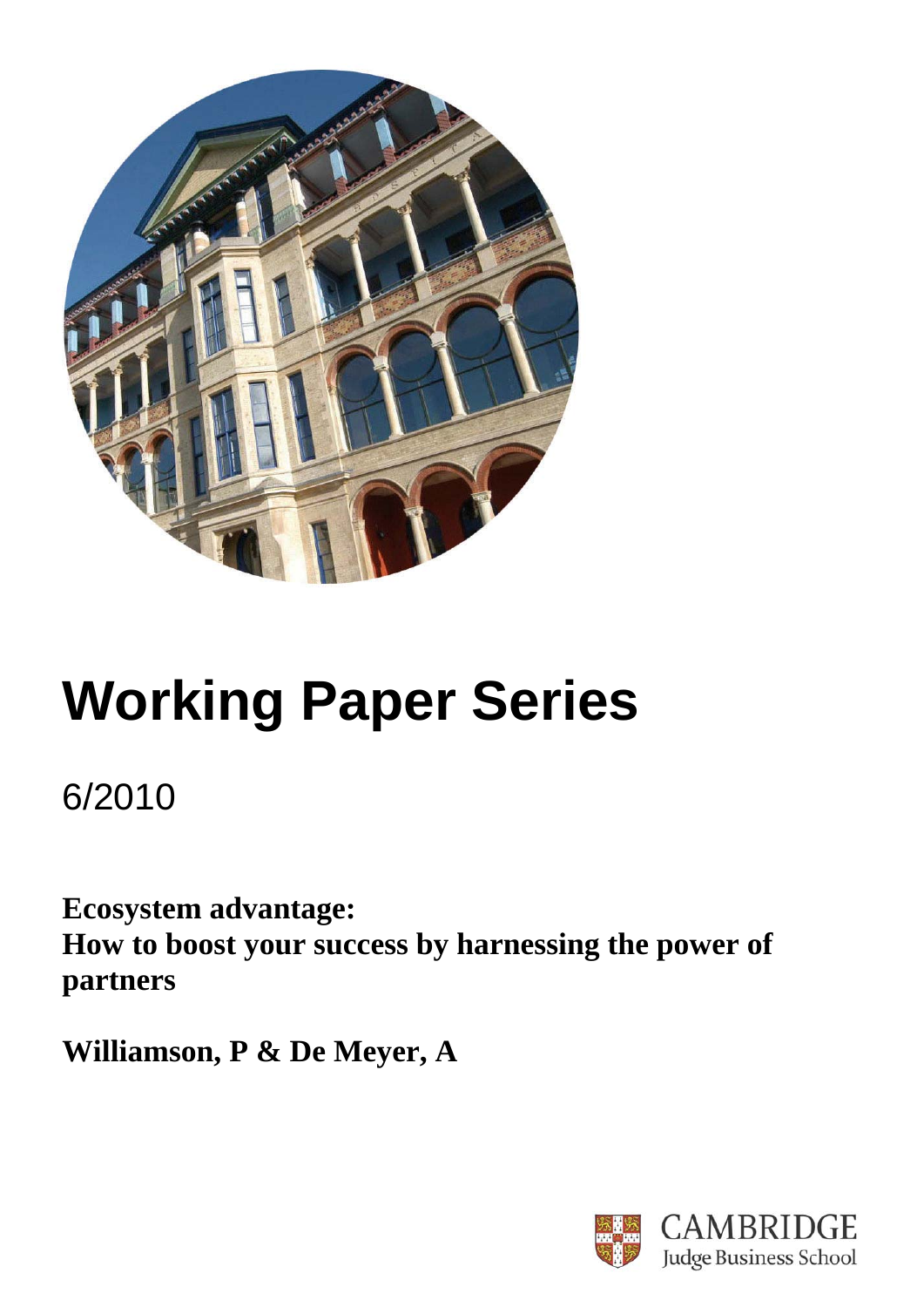These papers are produced by Cambridge Judge Business School, University of Cambridge. They are circulated for discussion purposes only. Their contents should be considered preliminary and are not to be quoted without the authors' permission.

Cambridge Judge Business School author contact details are as follows:

Peter Williamson Cambridge Judge Business School University of Cambridge p.williamson@jbs.cam.ac.uk

Please address enquiries about the series to:

Research Manager Cambridge Judge Business School Trumpington Street Cambridge CB2 1AG, UK Tel: 01223 760546 Fax: 01223 339701 Email: research-support@jbs.cam.ac.uk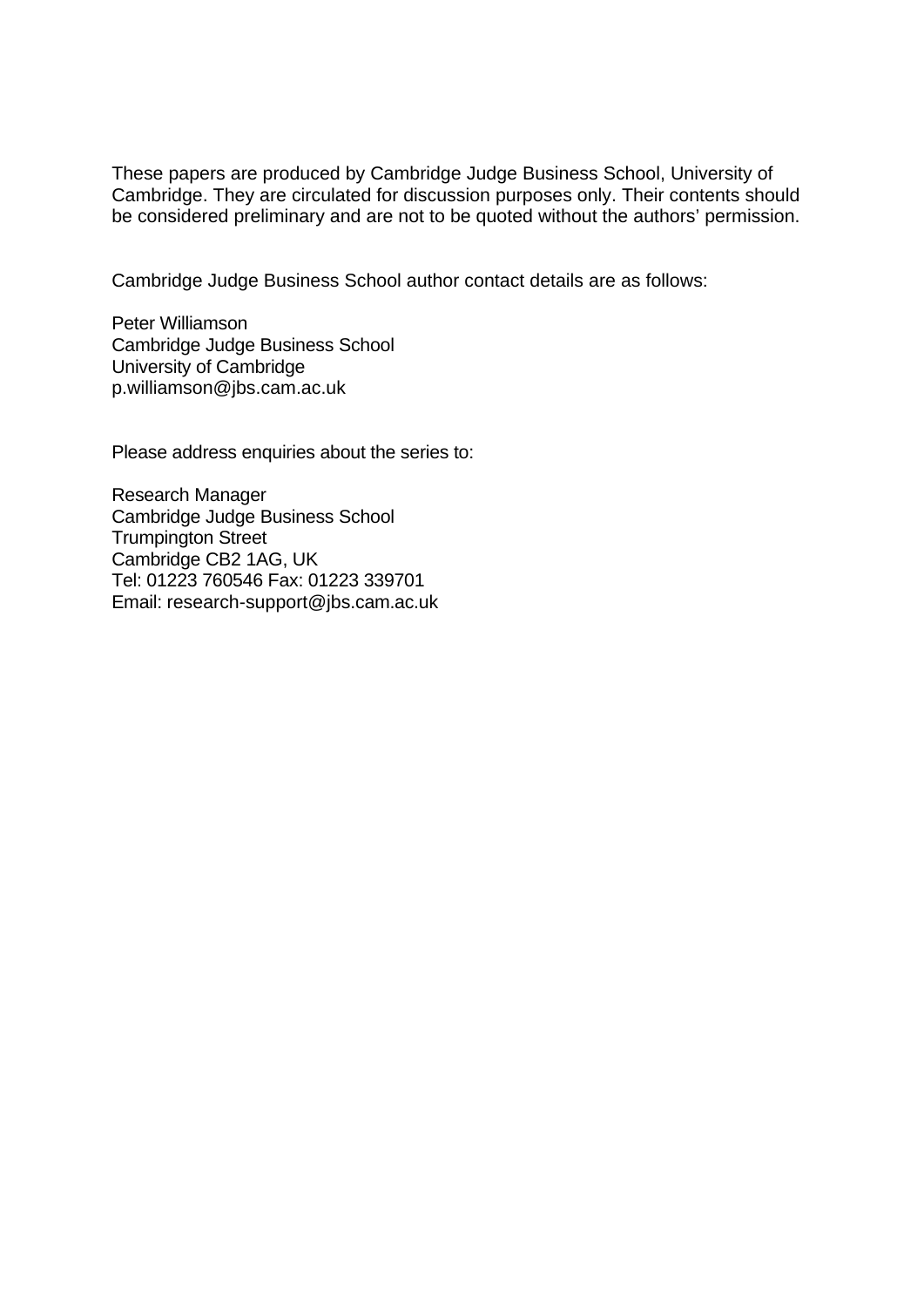### **Abstract**

Based on the observation of best practice and detailed case studies we observe that companies have started to organise themselves in loosely coupled networks, similar to the mediaeval 'commons', and which we call ecosystems. These are far less structured than joint ventures, but have at the same time a lower level of transaction costs than pure market systems. These ecosystems seem to be better adapted to respond to the demand for complex, integrated solutions, rather than standardised products and services delivered in homogeneous volume.

The imperative for gaining competitive advantage via these ecosystems is for firms to create sustainable ecosystems and for the lead firm how to capture the value created by the ecosystem. Based on a set of case studies we develop six keys to create the ecosystem advantage: the clarity about the creation of value added, the definition and structuring of the partner roles, how to stimulate complementary partner investments, the need to reduce the transaction costs, how to stimulate co-learning in the network and how to engineer effective value capture mechanisms.

### **Key words: ecosystem, value capturing, networks**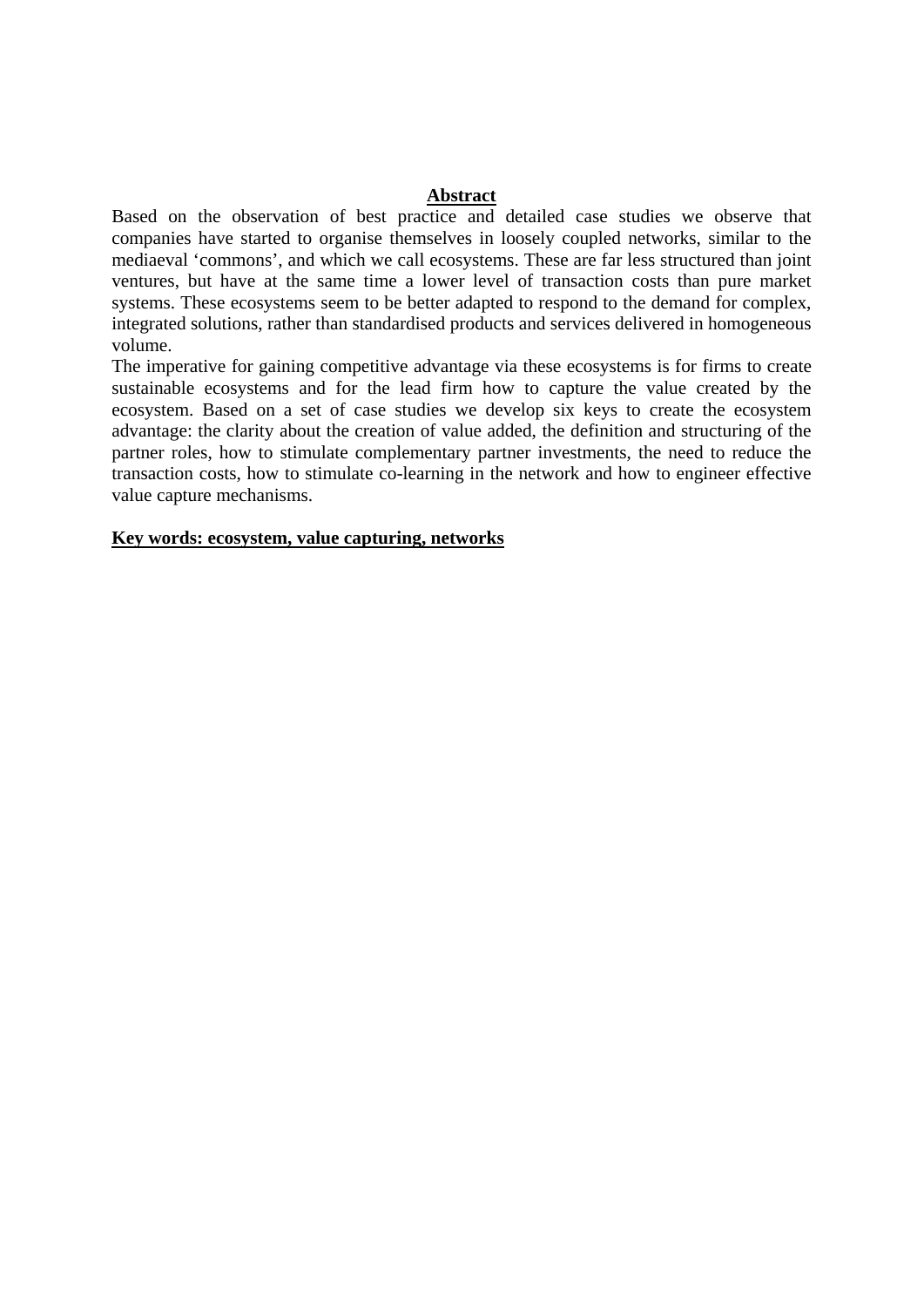The idea that a company's own success partly depends on the performance of its surrounding ecosystem – the network of firms, institutions and individuals with which it interacts – is by no means new. Studies of the woollen textile ecosystem in  $14<sup>th</sup>$  Century Prato, Italy, estimated to involve some 24,000 people, for example, have shown how specific companies both contributed to and leveraged upon the mutual strength of their network<sup>i</sup>. Recreating a similar network many centuries later propelled the clothing company, Benetton, into the global market.

In other cases, such as the early battle in personal computers (PCs) between the "IBM-compatible" ecosystem of hardware, software and services suppliers and Apple's much more independent, integrated value chain, the ecosystem approach won out. But the lead firm (in this case IBM) struggled to achieve sustainable profitability in the business. Building a thriving ecosystem around you, therefore, seems far from sufficient to guarantee success. Equally critical, experience suggests, is finding the right way to engender, structure and manage your company's relationships within its ecosystem in order to harness its potential to improve your own performance. To build ecosystem advantage requires the creation of a network of relationships, interfaces and processes that can deliver value to the end customer more efficiently by connecting potentially complementary participants to each other, manage technological and market uncertainty among partners with different businesses models and who face different risks, and a way to capture a healthy share of the value created for your own company. The emergence of an ecosystem can be promoted by the actions of a "lead firm" – a company that controls one or more of the key ingredients of the value-generating activities required to deliver a product or service and the vision and capabilities to win the cooperation of other potential players. But building ecosystem advantage demands the lead firm to go far beyond "open innovation" to create a new form of economic organisation that transcends the traditional notions of industries, markets and hierarchies that have dominated corporate thinking for the last hundred years.

Learning to do these things well is becoming a high-stakes imperative. Witness the recent struggle between Sony's Blu-ray versus Toshiba's HDDV technologies in the quest for dominance in the market for next-generation consumer electronics. Today's battle between Nokia, Apple, Microsoft and new entrant Google in the market for smartphones is a clash of alternative ecosystems. At one end of the activity chain, Nokia has put together a network of partnerships to position the Symbian operating system in its defence against Microsoft's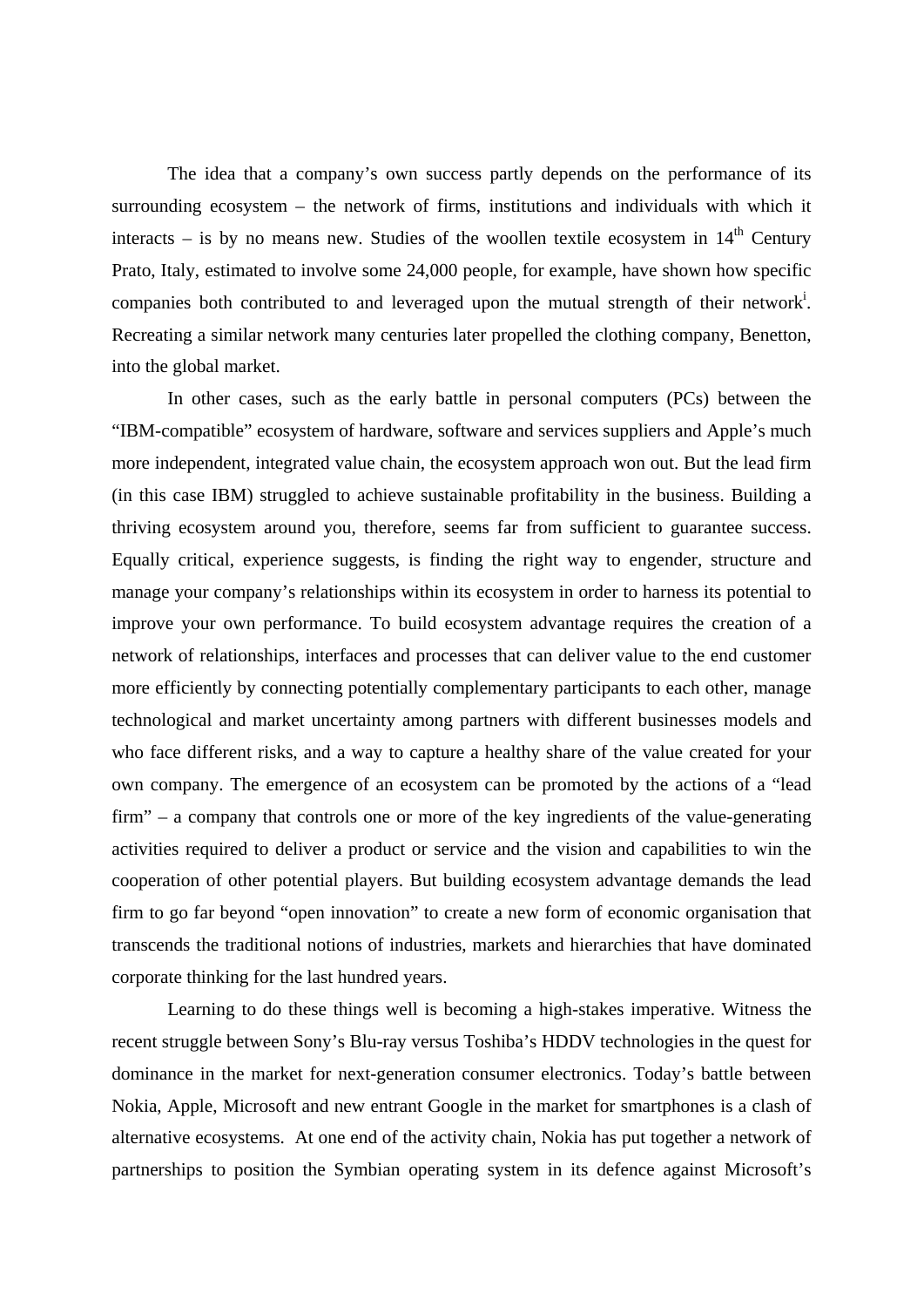attempt to put its software at the centre of tomorrow's mobile communications. Nokia's moves to add user-focused services such as email, maps and its Comes With Music offering rely on bringing together an extensive network of specialist partners. Apple, meanwhile, has stimulated an army of developers, from Electronic Arts (one of the world's largest producers of electronic games) through to individuals working in the garage, to create over 100,000 applications that sun on its iPhone. Google has built leveraged an ecosystem dubbed Open Handset Alliance involving a group of 47 technology and mobile companies to rapidly establish its Android operating system in the market for mobile devices. Google claims this ecosystem allows it to "accelerate innovation in mobile and offer consumers a richer, less expensive, and better mobile experience.<sup>"ii</sup> In just over a year its software partners have created over 20,000 applications on the Android platform.

Likewise, IBM, Oracle and SAP, meanwhile, now talk about the strength of the business ecosystems as a decisive factor in competition for tomorrow's distributed world of so called "cloud computing" where software will increasingly be sold as a service, rather than a product.

In this article we begin by examining why capabilities in building and managing your business ecosystem will become increasingly important to securing competitive advantage in the future. We then go on to propose six key requirements for successfully leveraging potential ecosystem advantage. We conclude with the implications for corporate strategies.

## **The Growing Importance of Your Business Ecosystem**

There are four reasons to believe that ecosystem relationships will become increasingly important in determining future competitive success. First, in the face of rising investment demands and increased costs of complexity, many companies are seeking to focus on fewer core activities. This enables them to target their capital expenditure on deploying the latest technology on their core processes and to concentrate on deepening their core competencies<sup>iii</sup>. The adage "focus and win" has become a popular catch phrase. But shrinking to a focused core of activities is at odds with customers who are increasingly demanding more complete solutions to their needs that bring together multiple products and services in complex, often customised, bundles. One answer to "shrinking core, expanding periphery" problem is to outsource more to partners<sup>iv</sup>. But it is impossible to deliver a complex solution bundle involving multiple technologies, capabilities, and services using the kind of subcontracting relationships familiar in traditional supply chains. Rather than outsourcing a few well-defined activities, delivering complex customer solutions requires the management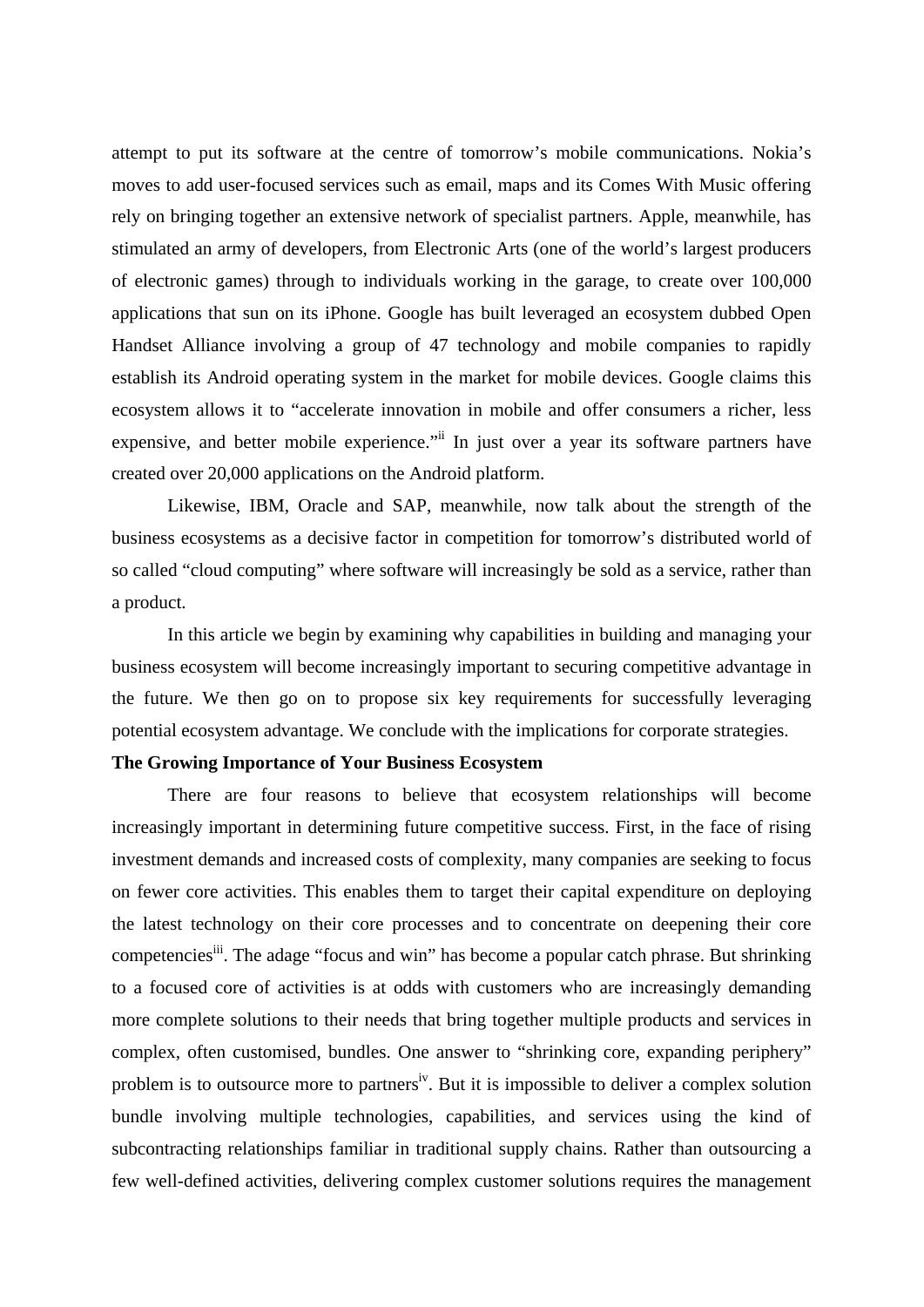of complicated interactions and exchange of knowledge between many, co-dependent partners<sup>v</sup>.

A good example is the so-called "smart grid" – an electricity distribution grid that has been upgraded to incorporate information sensors, digital meters and a communications network that can avoid outages, optimise energy allocation, and incorporate fluctuations in the supply from green technologies such as wind, wave and solar power generation. IBM aspires to be one of the lead companies in this arena with its "Smarter Planet Initiative". But to accomplish the necessary combination of technologies, capabilities and infrastructure necessary to deliver the smart grid, IBM recognises that it "needs friends – lots of them" interacting intensively and in ever-changing configurations. So it kicked off the initiative with eight charter members including a group of power utilities along with Johnson Controls, Honeywell Building Solutions, Cisco and Siemens. The goal goes far beyond research collaboration. Instead IBM seeks to launch a new business model that integrates their technologies with a complex set of products and services from the ecosystem partners dubbed "The Green Sigma Solution"<sup>vi</sup>.

Increasingly, therefore, shrinking the core and expanding the periphery calls for the capabilities to create and manage efficiently an extensive and complex business ecosystem.

Second, the rising knowledge content of many business activities and increasing number of "knowledge workers" in most industries means that fewer of the interactions between businesses in the activity chain involve simple, standardised physical interfaces. Instead more complex knowledge needs to flow between partners, grey boundaries of responsibility need to be managed, as does the claim to intellectual property generated in the course of business. Consider the example of the French software company Dassault Systemes (DS). They are leading specialists in providing solutions for Product Life Cycle Management. Whereas the basic principles of modelling and design of products and processes may be common to many industries, effective software solutions need to incorporate in-depth knowledge of an industry. To access this knowledge DS collaborates with hundreds of partners, including system integrators, customers and suppliers. Many of these development partners are granted managed access to the internal DS social network. It is this ecosystem of partners that enables DS to be relevant and successful in 11 different industries and to gradually increase its market share in PLM systems. This suggests that as knowledge management becomes increasingly central to competitive success, the capabilities to build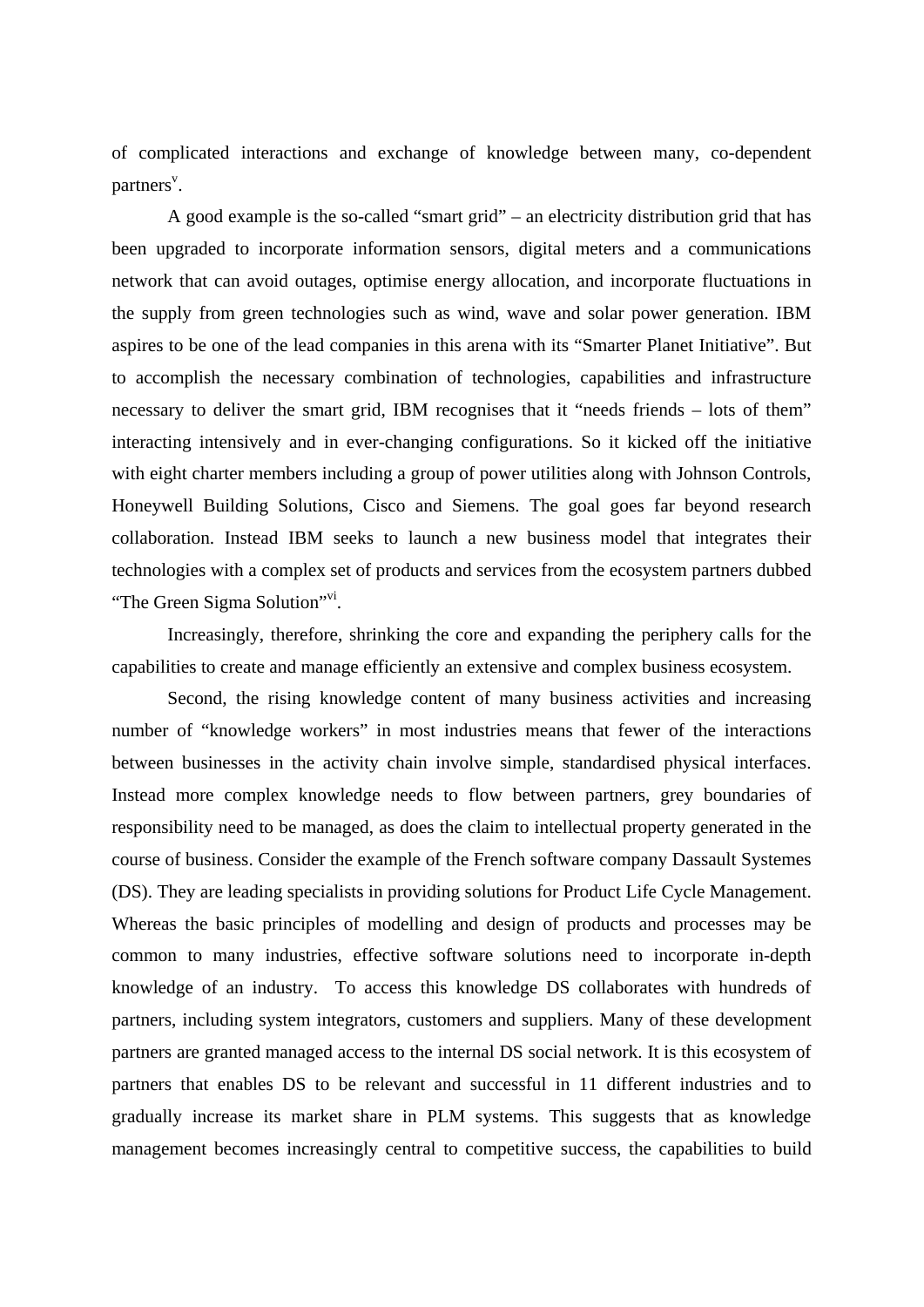and manage an extensive ecosystem with the right set of relationships between partners will be critical.

Third, technologies subject to increasing returns – such as the "network benefits" to any individual customer of widespread adoption of everything from software to mobile devices – are arguably playing an ever-larger role in many industries<sup>vii</sup>. The strength and reach of a company's ecosystem is an important determinant of its ability to benefit from the potential for increasing returns.

This may be even more important when technologies with considerable network effects are still in development and confronted with a high level of uncertainty. Additional uncertainty can often be better absorbed in an eco-system where the partners can co-develop and co-experiment compared with a traditional hierarchy or subcontracting relationship where deliverables have to be precisely specified in advance. The diversity in the eco-system may also offer access to additional creativity in the creation of solutions.

Fourth, advanced information and communications technologies (ITC) are enabling business ecosystems that marshal diverse, and increasingly global, resources to create value to become cost effective. In the past, potentially valuable networking between diverse and dispersed partners was often thwarted by the prohibitive costs of ITC required to facilitate ongoing interaction and knowledge exchange. The technological advances and falling unit cost of remote communication, while it will not be a complete substitute in the near future for face-to-face interaction, is enabling ever more complex and dispersed ecosystems to become economically viable. Take the example of the animation studio Wild Brain. It uses independent writers based in Florida, London, New York, Chicago and Los Angeles. The animation of the characters is done by specialist companies in Bangalore with edits in San Francisco. A single film involves eight teams in Bangalore matched to eight counterpart writers working in parallel using a virtual private network that allows every participants to share feeds of sound and images from the recording sessions, real-time script and all the animation designs from every location simultaneously<sup>viii</sup>. ITC is dramatically narrowing the efficiency gap between traditional corporate hierarchy and an ecosystem comprised of diverse and dispersed partners.

Prominent among the many impacts of these forces has been the adoption of "open innovation" strategies by many companies. Open innovation is the idea that: "firms can and should use external ideas as well as internal ideas, and internal and external paths to market, as the firms look to advance their technology<sup>"ix</sup> But this is only one aspect of building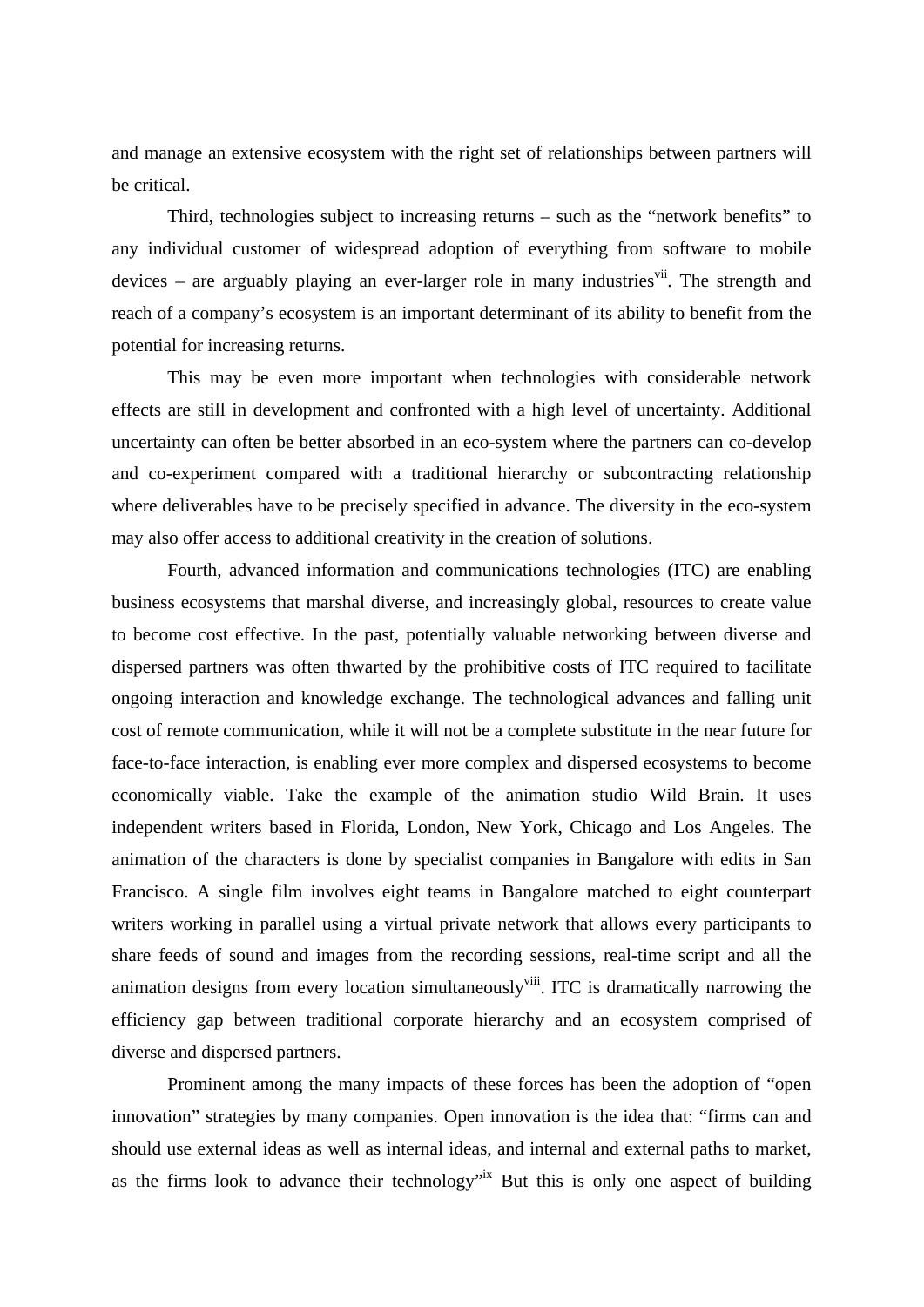ecosystem advantage. Creating a business ecosystem involves re-configuring the entire activity chain to harness the capabilities of complementary partners in ways that create more value for the end customer. This typically involves designing a broad-based multi-company network that brings together different product and services to create a more complete solution for customers, stimulating complementary investments by partners in everything from production capacity delivery and distribution infrastructure, market making, tools and training, and after-sales service, as well as R&D and innovation.

Despite the potential benefits of reconfiguring your company's value chain to harness the power of a business ecosystem, we should not lose sight of the very real benefits delivered by the alternative of the traditional organisational hierarchy: a structure that internalises the linkages between different activities and specialist competences inside the firm. These include the advantages of lower transaction costs, the ability to maximise alignment between different specialist activities and players and optimise the interface, and to reduce risk and uncertainty through direct control<sup>x</sup>. The success of Intel's vertically integrated business model or the closed and tightly controlled way in which Apple designs and develops its core hardware platforms (such as the iPod, MacBook or iPad) are important reminders that building an ecosystem is not always the optimal strategy. Other things equal, business ecosystems usually impose a cost penalty over traditional organisational forms. And as we have seen in the case IBM-compatible architecture in PCs, strategies based on ecosystems expose the lead company to the risk that most of the profits will leak away to partners. The critical question, therefore, is: How can a company shape the structure and workings of its business ecosystem to simultaneously *create* and *capture* value, while minimising the detrimental effects of surrendering hierarchy, vertical integration and direct control?

#### **Six Keys to Ecosystem Advantage**

Business ecosystems differ markedly in their scope, structures, and the nature of the relationships and processes on which they depend. But by examining many ecosystems and their impacts on the ongoing success of the lead companies at their core, we have discerned a set of common patterns.

Companies that are successful in leveraging the potential of ecosystem advantage begin with a change in mindset. "Not invented here" prejudices need to be jettisoned. They start from the premise that knowledge is abundant and widely distributed both internally with their organisation and in the external world so the task is to harness this potential. They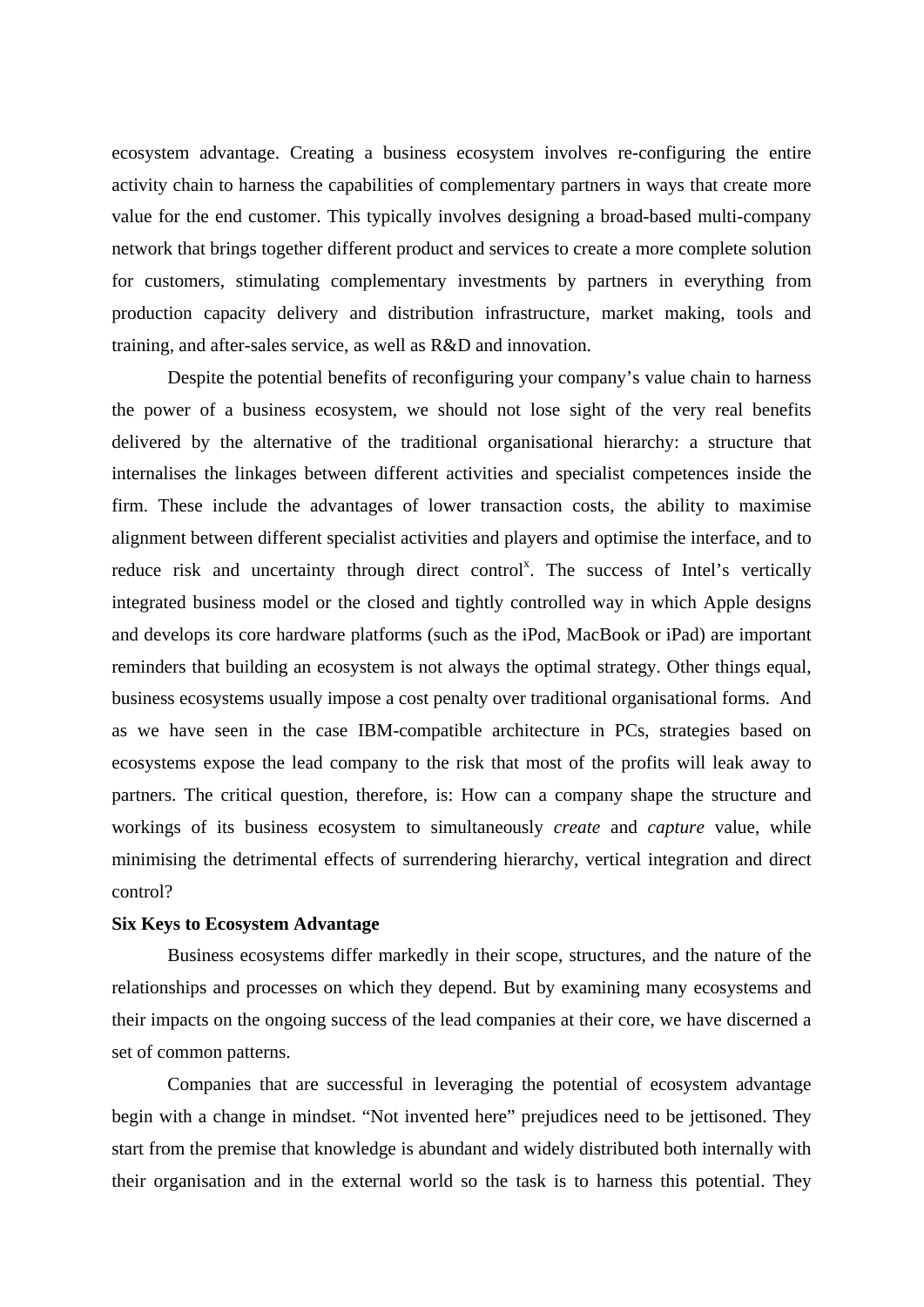understand that intellectual property (IP) gains value when it is connected to the complementary IP and knowledge of many others so as to unleash the power of network economies, not by locking it away in an impenetrable safe. And that the ultimate key performance measure (KPI) is the value you create for the customer – whether directly jointly through others, not the volume of activity, the number of people or the accumulation of internal assets you control.

Once a company's senior management has adopted this perspective, the task is to turn these insights into a profitable business model. We have distilled six keys required to unlock this new type of ecosystem advantage.

#### *1. Creating Added Value*

Much of the discussion around business ecosystems focuses on how value is shared between the various parties involved. Certainly it is an important principle that participation has to be attractive to those involved, if a thriving ecosystem is to be sustained. But it is equally critical to remember that all the costs and profits within the ecosystem have to be covered by the ultimate customers for the network's products and services. Customers' willingness to pay depends on recognition of incremental value from the ecosystem over and above that offered by an alternative, vertically integrated supplier.

This incremental value can be created in many different ways. Take the case of ARM Holdings Plc, a major supplier of intellectual property to the semi-conductor industry. ARM is a pivotal player in the ecosystem of Reduced Instruction Set Computing (RISC) chips, Its designs, for example, power 98% of the world's mobile telephone handsets. By being part of ARM's ecosystem, handset makers such as Nokia or Samsung can share the costs of developing a flexible platform on which to build their devices across virtually the entire industry, enabling them to concentrate their resources on developing their own proprietary technologies on top of ARM's base to make their products such as a mobile phone to be more attractive to their customers. Being part of the ecosystem also allows handset makers to choose from a wide range of semiconductor manufacturers who use the same standard designs, rather than being locked into proprietary technology. And it improves their chances of finding supply when an upswing in the semiconductor cycle led to shortage. As a result, end customers benefit from improved reliability, lower costs and faster access to technological advances. ARM summarises its strategy as follows: "create a partnership with our customers and broader community of third parties, to enable the creation of end products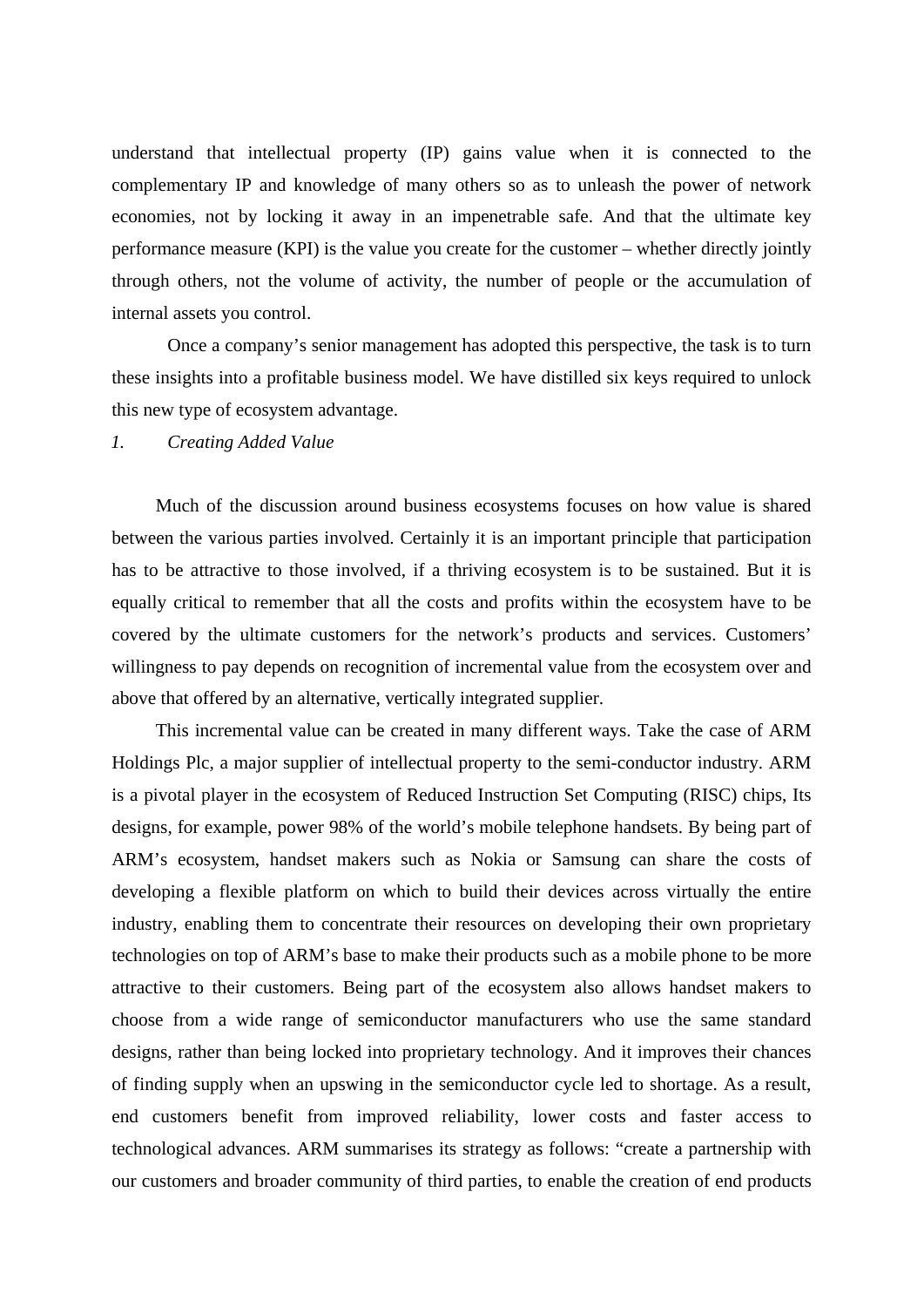more efficiently through ARM than from any other source". Google's Open Handset Alliance, meanwhile, brings together 47 technology and mobile telephony companies working with the "Android" operating system to: "Offer consumers a richer, less expensive, and better mobile experience by accelerating innovation".

The first step toward nurturing a successful business ecosystem, therefore, is to pinpoint exactly why it will create extra value for the end customer who ultimately pays the bill.

## *2. Structuring Differentiated Partner Roles*

An ecosystem has the potential to create additional value for end customers because it brings together a set of differentiated partners with complementary capabilities and different economies. Realising the potential of an ecosystem, therefore, requires the lead firm to create a structure and the incentives necessary to align partners with different roles and to manage the overlaps and possible conflicts between them. Apart from being the lead firm in the ecosystem any partner can play at least one of six roles within it. These include traditional supply chains roles of providing components of a solution, operational capacity, sales channels, or complementary products and services. But partners in an ecosystem can also act as an important source of technology and competence or market and customer knowledge for the lead firm. Whenever ARM grants a license to use its technology, for example, it develops a reciprocal relationship with the licensee. The aim of this relationship is to gain insights into the licensee's process technology roadmaps and access to emerging applications, becoming a two-way partnership. Under this arrangement, ARM's partners thus not only boost ARM's sales, they also provide market knowledge and insights that would help ARM to design chips better suited to future market and application needs and to developments in chip fabrication and design technologies.

Partners can also act as "market makers" for the ecosystem. Their operations or reputations may help gain acceptance of a product or technology in the market and this stimulate additional demand. In pursuing sales of their own products and services they may "pull through" demand for the complimentary offerings of the ecosystem. Likewise by training users of their own products they may generate demand for compatible products offered by the ecosystem among those who see an advantage in leveraging their investment in new skills.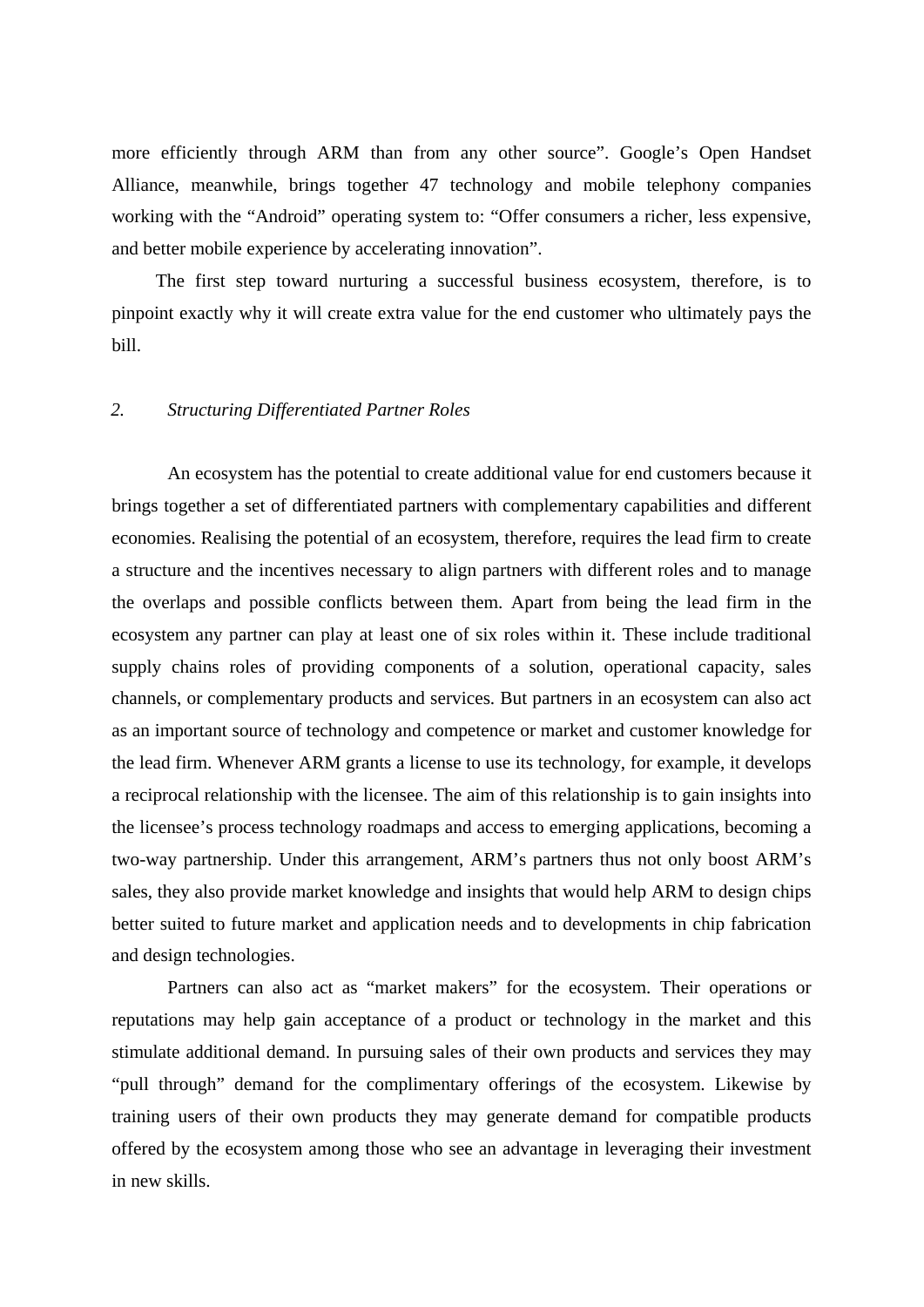Ideally the lead firm should aim to promote an ecosystem that combines a set of specialist niches, each of which makes a different contribution to value creation and that create a positive spiral by generating new knowledge or additional demand as they interact. One or more partners may profitably inhabit each niche – which itself may be large in terms of volume and revenues. In the case of ARM's ecosystem, for example, wafer fabrication forms such a specialist activity, as does the creation of electronic design automation tools. Both are inhabited by tens of partners. Competition within each niche may generate benefits for the ecosystem by encouraging rivals to improve efficiency or drive innovation in that activity. Overlaps between the way in which each niche contributes to the overall value the ecosystem delivers to the end customer, by contrast, are likely to be detrimental to the ecosystem's performance. This is because if the niches, and hence the tasks, overlap the interfaces between the elements will become blurred. Duplication, uncertainty and confusion will result. The lead firm's aim, therefore, is to assist the emergence of a structure where each bundle of value-creating activities is clearly delineated from the next, so as to form a neat jigsaw of niches. Each of these niches would be "plug-compatible" with the others so that customers could choose to reconfigure the particular set of delivery partners in accordance with their specific needs without disrupting the ability of the ecosystem to seamlessly deliver its end product.

As we will see below, lead firms need to be able to manage the process of co-learning in ways that maintain the delineation and compatibility between the different niches as the ecosystem evolves.

The set of niches comprising the ecosystem also needs to be complete – in the sense that all of the necessary tasks required to deliver the value proposition to the end customer need to be covered. This may seem obvious, but important gaps can sometimes be overlooked. In businesses characterised by "network effects" – where the user benefits only when a critical mass of others adopt the same technology, for example – market making will be an essential ingredient for value creation even though it is not technically required to deliver the product or service. To ensure these gaps are filled both at the outset and the contribution of different niches is maintained, the lead firm therefore needs to find ways of stimulating the partners to make complementary investments to underpin the ecosystem. By stimulating co-investment by partners a lead firm can also create a multiplier effect, enabling exponential growth in the ecosystem for each incremental investment of its own resources.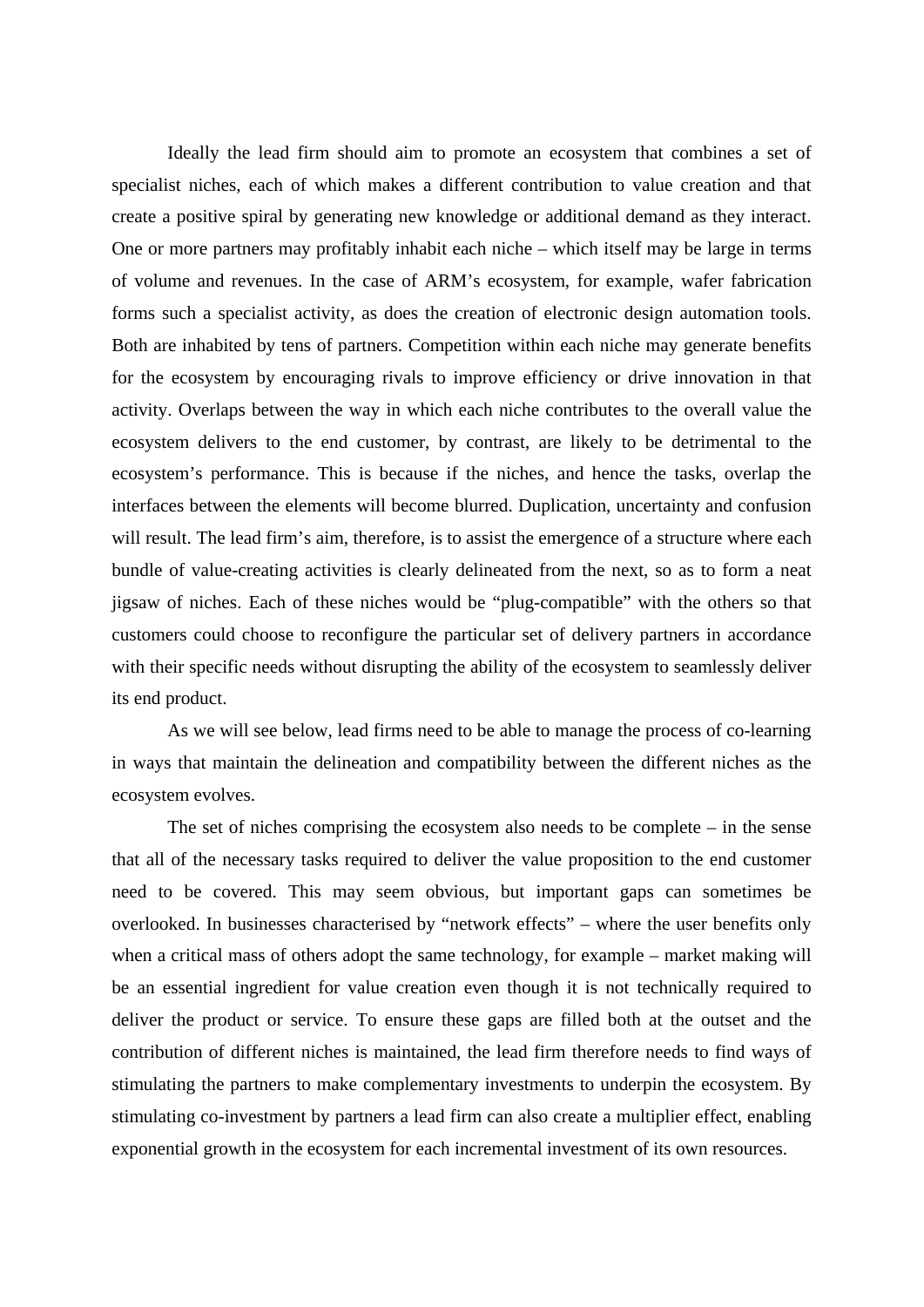## *3. Stimulating Complementary Partner Investments*

A prerequisite for co-investment by partners, of course, is the prospect of building a profitable business. The lead firm therefore needs to consider how it can create value propositions for potential partners as well as end customers<sup>xi</sup>. Google Maps is a successful example. Their proposition to partners is that: "Google Maps and associated infrastructure acts as an innovation hub where potential partners can create new applications that incorporate elements of Google functionality. Partners can easily test and launch applications and have them hosted in Google World that has 150 million customers globally."

If the partner value proposition is weak, or the niches created turn out to be chronically unprofitable, the ecosystem will be unable to solicit the necessary partner investment to underpin stable growth. Likewise if the lead firm routinely encroaches on profitable partner niches by seeking to bring them in-house, partners' willingness to invest will be undermined. In some cases, the evolution of technology may demand that the lead firm incorporate a niche into its in-house activities so as to improve the value delivered to end users. Such was the case, for example, when Intel incorporated wireless capabilities that were formerly provided by partner firms that supplied the PCIMA cards into its Centrino chip to improve the performance and convenience of wireless applications. In a healthy ecosystem, however, this should be a rare event. Even then, it is preferable if the lead firm is able to open up new niches that existing partners might migrate into in order to maintain the willingness of current and future potential partners to invest in the ecosystem.

More broadly, high levels of uncertainty will dissuade partners from investing. Coping with uncertainty in an eco-system is hard because of the diversity in the partners' objectives and culture. This diversity increases the risk that individual partner investment decisions follow divergent, or even conflicting, paths. It also means it is difficult for individual partners to understand the causality of what is happening in the eco-system. This increases the risk of a breakdown of "sense-making", so that even well intentioned investments in the ecosystem may prove useless, or even destructive. To promote the ongoing success of an ecosystem, therefore, the lead firm must act to reduce this uncertainty dramatically by providing a clear roadmap of the future technology platform on which the ecosystem is built.

In a fast-moving industry with rapidly changing technology or customer needs and behaviour we argued that it is also critical that the "roadmap" for the future development of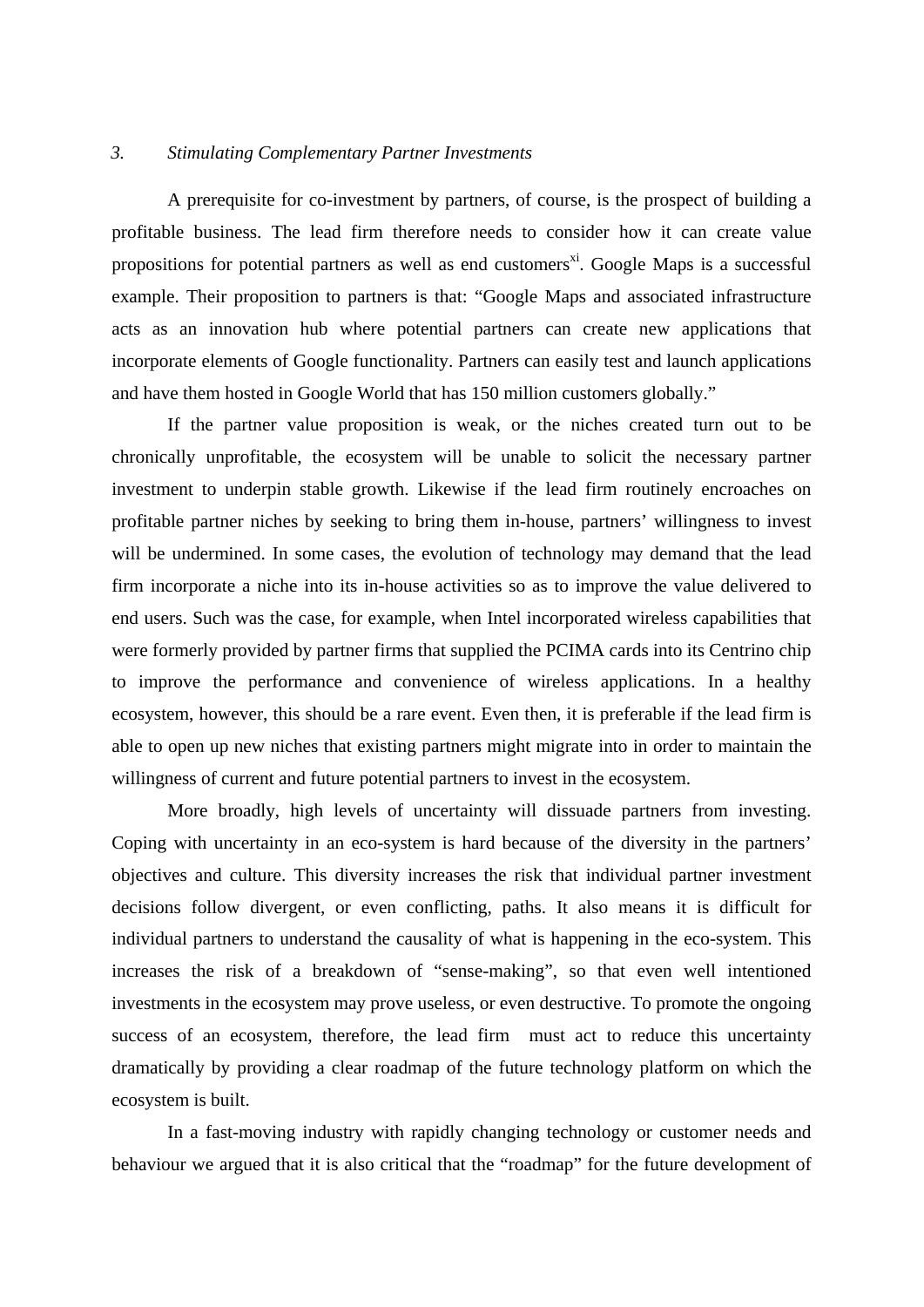the ecosystem is made transparent to participants (some of whom, as in "open source" activities, may not even be known to the nodal firm). Such a roadmap has an important role in reducing uncertainty and promoting convergence of efforts towards the effective development of a coherent set of ecosystem offerings. Without it, the ecosystem risks becoming divergent. This would undermine the ability and willingness of participants to make long-term investments necessary for the future prosperity of the ecosystem. At the same time, the roadmap's prescriptions need to be sufficiently broad to allow for the ecosystem to adapt to changing circumstances – a requirement that leads to our final key to ecosystem advantage: building in flexibility.

A shared roadmap for innovation, even if it is not very detailed, will enable the partners in the network to make sense out of unforeseen events and enable them to keep on making investments that strengthen the ecosystem. The case of the Nano, the low cost car developed by the Indian industrial giant Tata is a good example of the role such a roadmap needs to play. Ratan Tata, the chairman of Tata Motors, initiated the development of the Nano as the world's cheapest car in 2003. Contrary to speculation that it may have become a four-wheeled rickshaw, it was developed against all odds and industry wisdom as a welldesigned car that could be manufactured efficiently using modern technologies. In order to achieve this Tata constantly sought new design approaches from its international supplier network. The car was designed in Italy, and many components were made by major automotive suppliers such as Bosch, ContinentalAG, Delphi, GKN, St. Gobain and many others. Many of them had to push the technological limits in order to design a low cost component. The mere fact that the Nano's development was a success was to a large extent due to the clarity of Ratan Tata's vision and ambition, which acted as a roadmap to guide the network of suppliers as they pushed the boundaries of accepted designs and technologies.

Depending on the industry and technology, however, the roadmap communicated by the lead firm may need to be more specific. In May 2008, for example, enterprise application software provider, SAP, unveiled a roadmap for enabling its customer relationship management (CRM) software to interface with mobile devices and so called "Web 2.0" applications. This roadmap provided ecosystem partners such as Research In Motion (RIM), the Canadian wireless communications provider behind the development of BlackBerry mobile devices, and smaller software companies developing software to work with Apple's iPhone both the information protocols and the certainty they needed to make investments in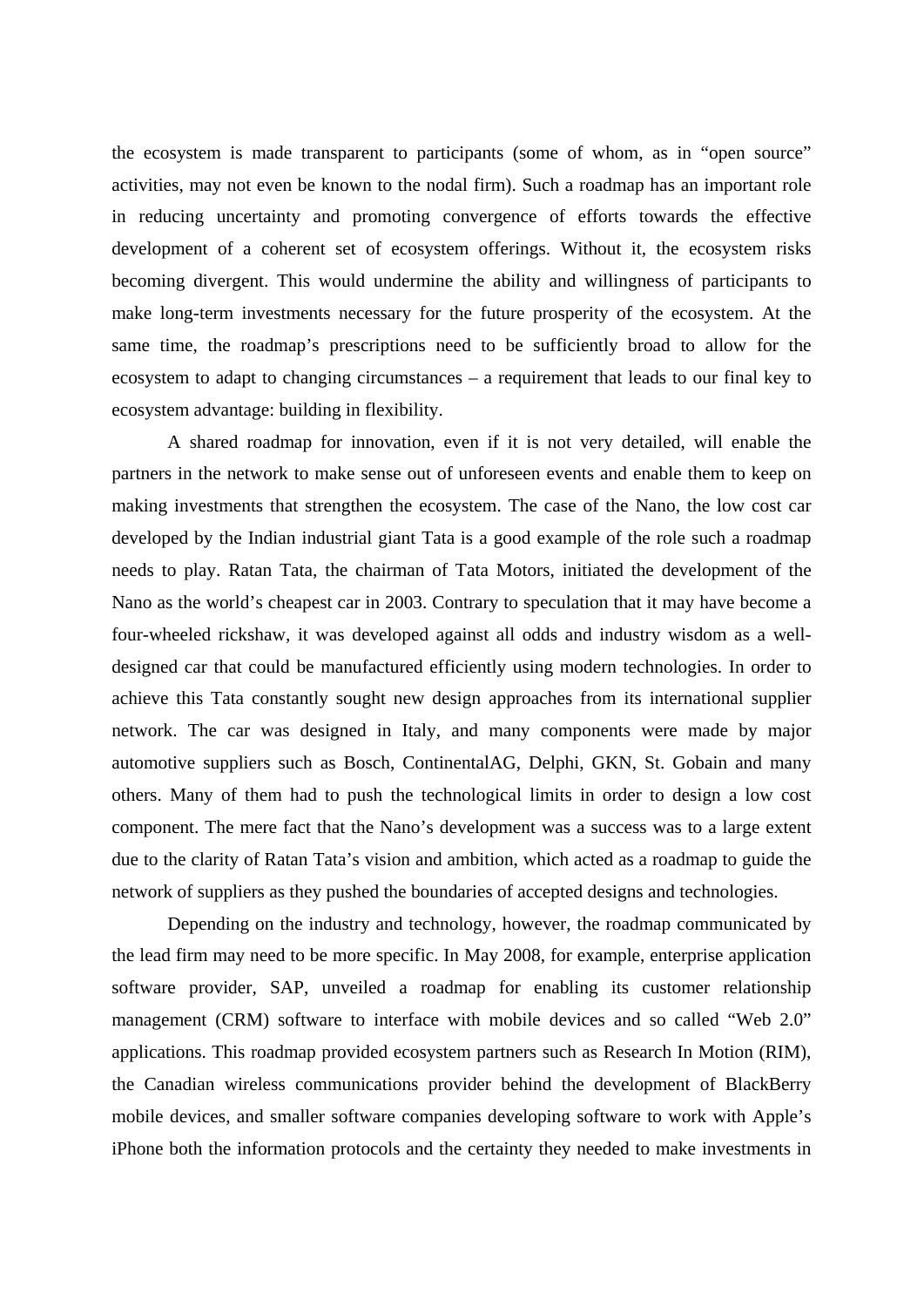providing mobile services to sales people whose companies use SAP's CRM software as part of their core IT infrastructure.

ARM, meanwhile, hosted an annual ARM Partner Meeting annually over three days in Cambridge. Although the criteria for inviting partners had varied over the years, invitees included the OEMs and providers of complementary products and software as well as ARM's direct customers. At this event, ARM's current roadmap was presented and discussed with a wide range of partners.

Once the lead firm has established appropriate conditions to stimulate investments by ecosystem partners that are aligned in ways that promote the overall success of the ecosystem in creating value as well as benefitting the individual partner, it must also concern itself with enabling the interactions between partners to operate as efficiently as possible by finding ways to reduce ongoing transactions costs.

## *4. Reducing Transactions Costs*

One of the inherent disadvantages faced by an ecosystem relative to a single, vertically integrated organisation is the high transactions costs that result from having a multitude of relationships, some of them loose and incompletely defined and regulated. If these are not controlled they can rapidly come to outweigh the extra customer value the ecosystem generates.

A lead firm within the ecosystem can, however, act to reduce these transactions costs by developing and sharing a set of tools, protocols, processes and sometimes legal contracts, that systematise and codify interaction between participants within the ecosystem.

The appropriate mechanisms for reducing the transactions costs in any particular instance will depend importantly on the nature of the interdependence between the parties in relationship and the risks to which each is exposed. Designing the right kinds of interfaces between partners in the ecosystem enables an understanding of the amount and nature of knowledge that must be exchanged and how this process of knowledge exchange can be made more efficient. Some interactions within the ecosystem will be asymmetric -- such that one party depends on the performance of their partner, but that partner's success does not depend on interaction with the recipient. In this case, contracts with performance measures and incentives are likely to provide the most efficient way of organising the interaction, provided the partner's responsibilities can be precisely defined and performance is observable. But in an eco-system it is only rarely possible to detail all the necessary tasks and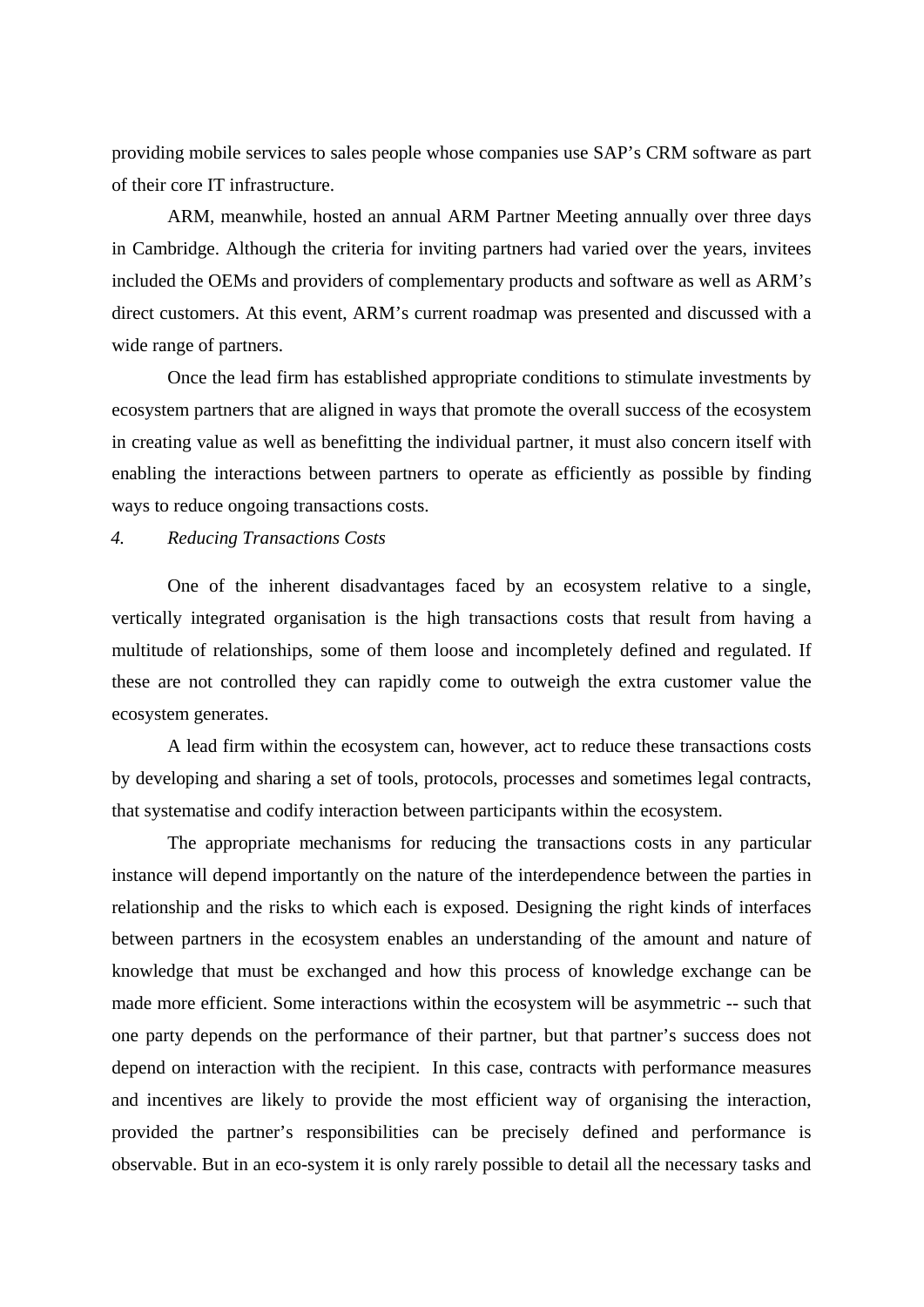responsibilities. Worse still, the performance of a partner is often difficult to observe and measure directly. Take the case of "market making" where success or failure may reflect the inherent attractiveness of the offering rather than the quality of the market making efforts of the partner. In this case the respective reputations of the partners will be important in fostering the trust required to reduce transaction costs and make the relationship sustainably productive. This kind of interaction will, therefore need to be designed so that both parties put their reputations on the line (for example, by lending their brands to the joint initiative) rather than by trying to devise a performance contract.

In other cases dependence in the relationship is symmetric (so that success for both parties depends on the quality of interaction as well as the input by each). Here an effective working relationship can only be developed by experimentation (or "learning by doing") through working together. The interaction between the partners, therefore, needs to be designed so as to give adequate opportunities to learn from each other and experiment with join activities before launching high-risk initiatives in the open market.

Given the dynamic nature of the eco-system many of the agreements governing partner interaction will need to be flexible, avoiding imposing a straightjacket of excessive detail. The lead firm can also play a role in develop standardised interfaces to govern the interaction between different partners where possible. Just as in as in standardised commodity or financial markets, these standard interfaces and protocols reduce the transactions costs, eliminate uncertainty and increase flexibility by avoiding the need for developing complex new agreements each time the ecosystem is reconfigured or specific partners alter their activities or roles. Where non-standard agreements are required to handle the complexity of a particular situation, they should focus on collaborative activities and be designed to encourage shared problem solving.

Implementing these flexible agreements that focus more on the process of collaboration than on the actual tasks to be carried out, requires a balance between the investments, risks and rewards accruing to each partner to be maintained. In an eco-system partners will almost certainly have to swallow undesirable changes, or have to perform unwanted extra activities for the benefit of the ecosystem as a whole. Partners will often need to make irreversible investments or other kind of commitments based on the expectation that they will draw benefits from the ecosystem in the future. The participants in an ecosystem therefore face "moral hazard" – such as the risk that some of their partners will try to freeride on others or try to renegotiate the relationship after their partners have already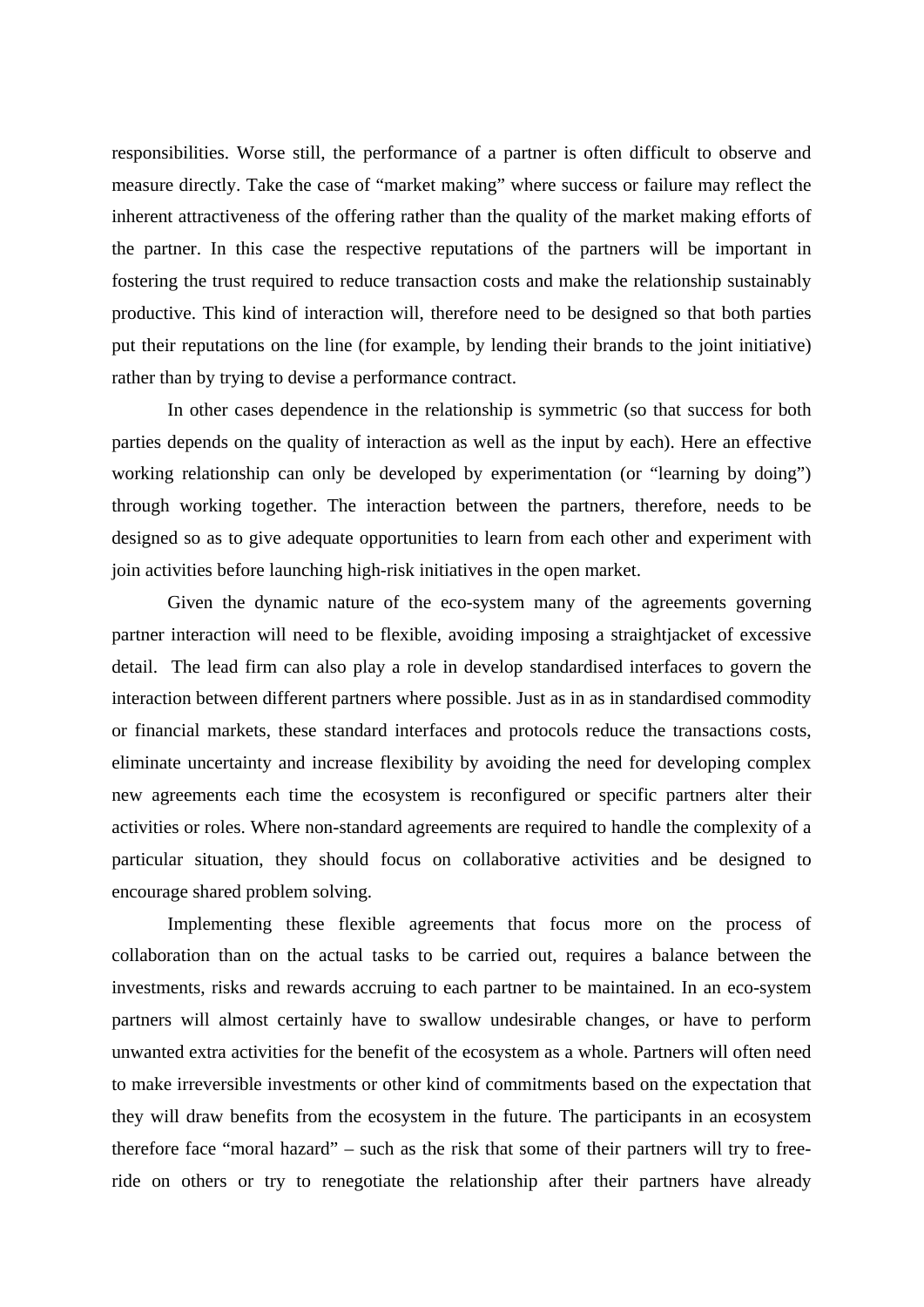committed capital, effort or technology to the ecosystem<sup>xii</sup>. The lead firm must control the risks of moral hazard, by promoting transparency in interactions and by imposing sanctions or even exclusion for those who refuse to "play fair".

More generally, the risks associated with committing to ecosystem will only be accepted when the modus operandi involves real listening to each others' objections and opinions, that changes are transparent and clearly explained and that there is no suspicion of hidden agendas. This fair process must be embedded in an ongoing building of the relationships. Mutual adjustment, the willingness to go the extra mile and to change one's own way of operating in order to facilitate cooperation with the partners, a common interpretation of events as they unfold, enhances the trust in the eco-system and can create a self reinforcing cycle that helps partners through inevitable crises and hiccups in the network<sup>xiii</sup>.

# *5. Flexible Structures That Can Evolve Through Learning and Co-learning*

Few ecosystems can expect to be static in terms of their structure, partner roles and relationships. Indeed, one of the attractions of a network of partners compared with a vertical integrated organisation is its potential for dynamic re-configuration – sometimes even on the basis of "self-organisation" – and accelerated learning by bringing together a diversity of partners with different capabilities and experiences<sup>xiv</sup>. It is important, therefore, that the realisation of this potential is encouraged rather than being thwarted by the imposition of an inflexible structure.

Compare, for example, this objective with the intent and operation of a traditional joint venture. Joint ventures are usually optimal when the magnitude of contingencies facing a potential relationship are such that writing detailed performance contracts or service agreements between the parties would be impractically complex. A joint-venture structure side-steps this problem by binding the parties into a tight, long-term relationship in exchange for a share of unknown future profits, but which is mostly non-specific as to be precise contributions and performance requirements on each party. In other words, at its core, a joint venture agreement might be characterised saying that "the various parties share a common goal, will make best endeavours to contribute to the achievement of that goal, and will share the resulting (uncertain) profits." The only way that the risk of free riding and moral hazard can be controlled is to force all parties to make a substantial investment in the joint venture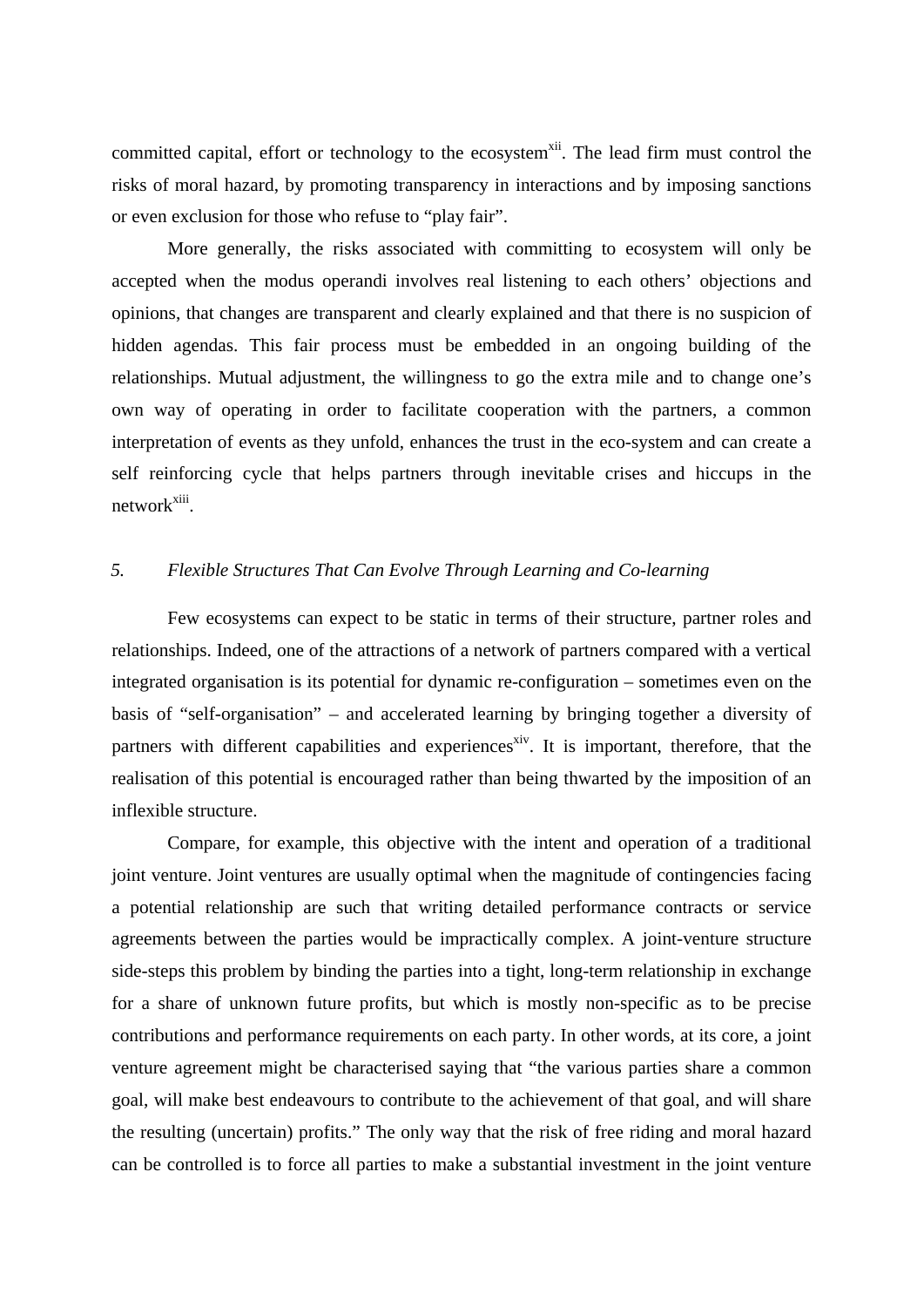and to be jointly responsible for its liabilities. Avoidance of complex contracts on contribution, performance and rewards by the parties, therefore, comes at the cost of a highly inflexible structure. Such a structure often limits the joint venture to evolve beyond its original mandate.

In a business ecosystem, these tradeoffs about where to place the constraints and responsibilities on the various parties look very different. The objective is to engender a structure that can be constantly re-configured (possibly even without direct intervention by the lead firm) in response to developments in its market and technological environment. Ecosystems are designed to create a momentum for co-learning. As a result, the trade-off between flexibility around performance versus structure is likely to fall at the opposite end of the spectrum from a joint venture. Take the example of the Boeing 787 that required partners to cope with the high levels of uncertainty associated with a radically new aircraft design and to experiment and learn jointly. Yet it was run by a mix of hierarchy and traditional, marketbases subcontracting – which proved inadequate to the task. Boeing needed to build a more sophisticated business ecosystem.

The optimum is generally a highly malleable structure combined with somewhat tighter specifications on contribution and performance (including sanctions for failure). Thus a company wishing to nurture a successful ecosystem around its business will impose minimal specification of how the ecosystem is structured (apart from, perhaps, differentiated niche roles between players backed by a degree of boundary protection).

On the other hand, ecosystems should be dynamic in their composition and renew themselves constantly. The lead firm should actively manage requirements for key partners to join the ecosystem by means, for example, of certification in exchange for minimum investments of cash, technology, or in training of staff. The "club" is probably an appropriate analogy -- with its requirements to gain membership, the need to contribute an annual fee to maintain membership, and peer pressure and the sanction of expulsion for inappropriate or poor quality behaviour.

Within a club, of course, there can be differentiated levels of membership and roles with some members accepting more responsibilities and making larger investments in exchange for certain privileges, while other "associate members" having a much more limited relationship.

An interesting example of such a quasi club is the informal organisation of the entrepreneurial cluster in Cambridge, UK. A detailed analysis of the high tech start-ups in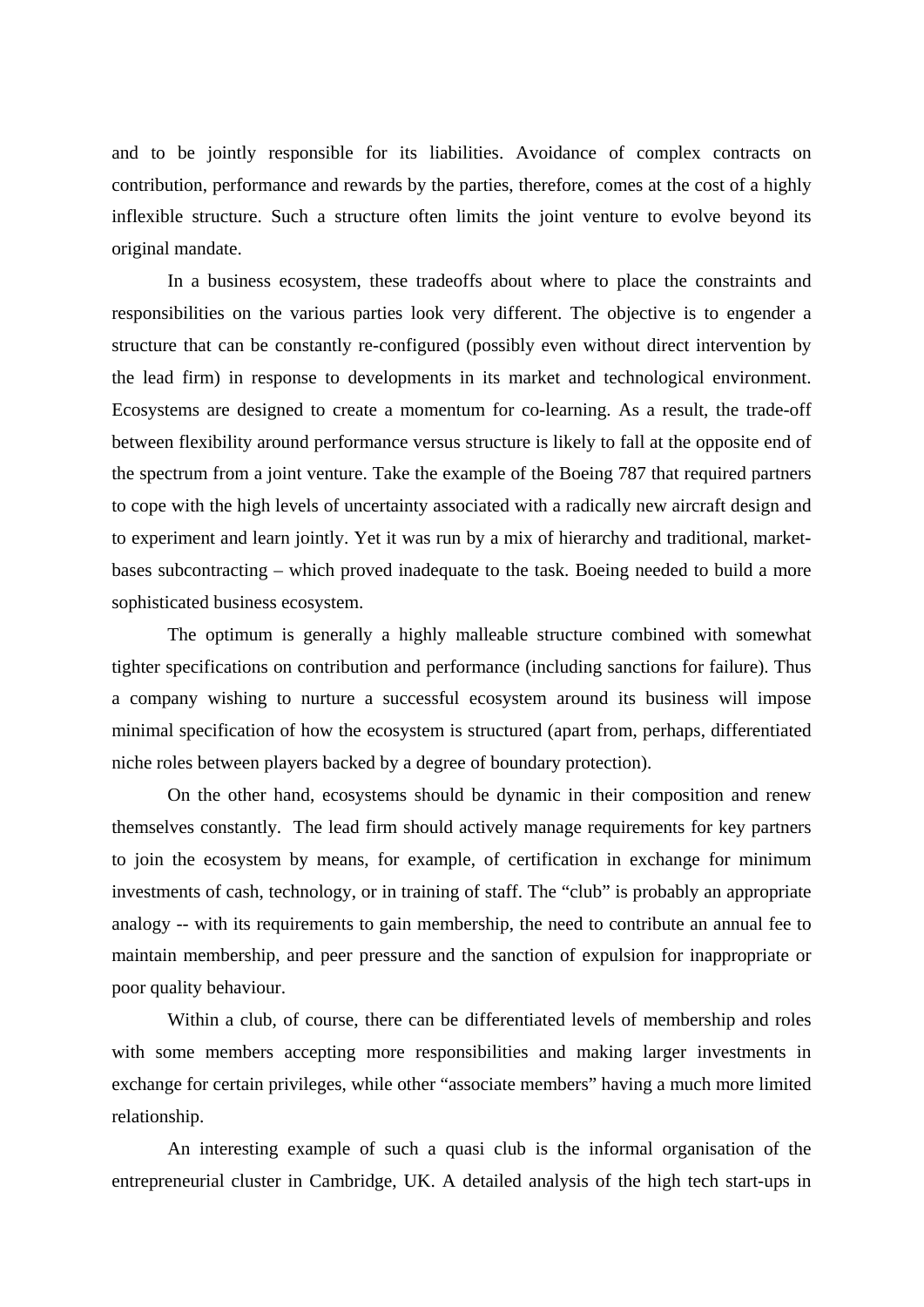Cambridge indicates that they are not the initiative of a number of individual entrepreneurs. On the contrary they are often started and led by small teams of entrepreneurs that are a constant reconfiguration and recombination of the 40 odd serial entrepreneurs that were at the origin of the cluster. Many of these entrepreneurs meet each other regularly in formal organisations e.g. the Cambridge network or a group of Cambridge Angel investors, but also in many informal encounters created by the entrepreneurial community or the University of Cambridge. In these networks they are key players, and scientists, MBA graduates, outside venture capitalists and managers float in and out. The constant formal and informal interactions allow for a continual reconfiguration of small teams that are prepared to develop business plans around new technologies and share the risks of the new ventures.

Similarly, ARM's ecosystem involves different "levels" of membership what is today analogous to a club of over 400 regular members and thousands of loose affiliates. ARM identified a small set of "strategic partners" -- judged to have the ability to influence the technological direction of the industry, either because of their market power or technological prowess. The top twenty strategic partners were assigned to one of ARM's directors (the CEO and his direct reports) to manage the overall relationship.

The second level is managed by ARM's "segment marketing" organisation and was created for each end-use applications area: Wireless, Storage, Imaging, Automotive, Consumer Entertainment, Networking, Security and Industrial. Each segment marketing team would identify their own "top twenty" partners who were key influencers in the likely future evolution of technologies and products in their applications segment. In the case of Samsung, for example, the segment marketing person would be responsible for building relationships with the wide variety of individuals in different parts of Samsung to develop a picture of their evolving needs for (say) future mobile phones.

Partnerships with early stage and start-up companies, meanwhile, are handled through a "light touch" relationship focused on provided them with the tools and the other support necessary to integrate ARM technology into their products. It also offered a flexible licensing model based on providing per-use licenses, in recognition of the fact that building a product prototype was the primary focus on such partners. This reduced the hurdle to using ARM technology, while allowing fledgling companies to focus resources and improve their credibility by using proven technologies, supporting design tools and software from ARM. Encouraging start-ups to attach themselves to the ARM ecosystem in this way had the potential to pay handsome dividends if and when these fledgling companies succeeded.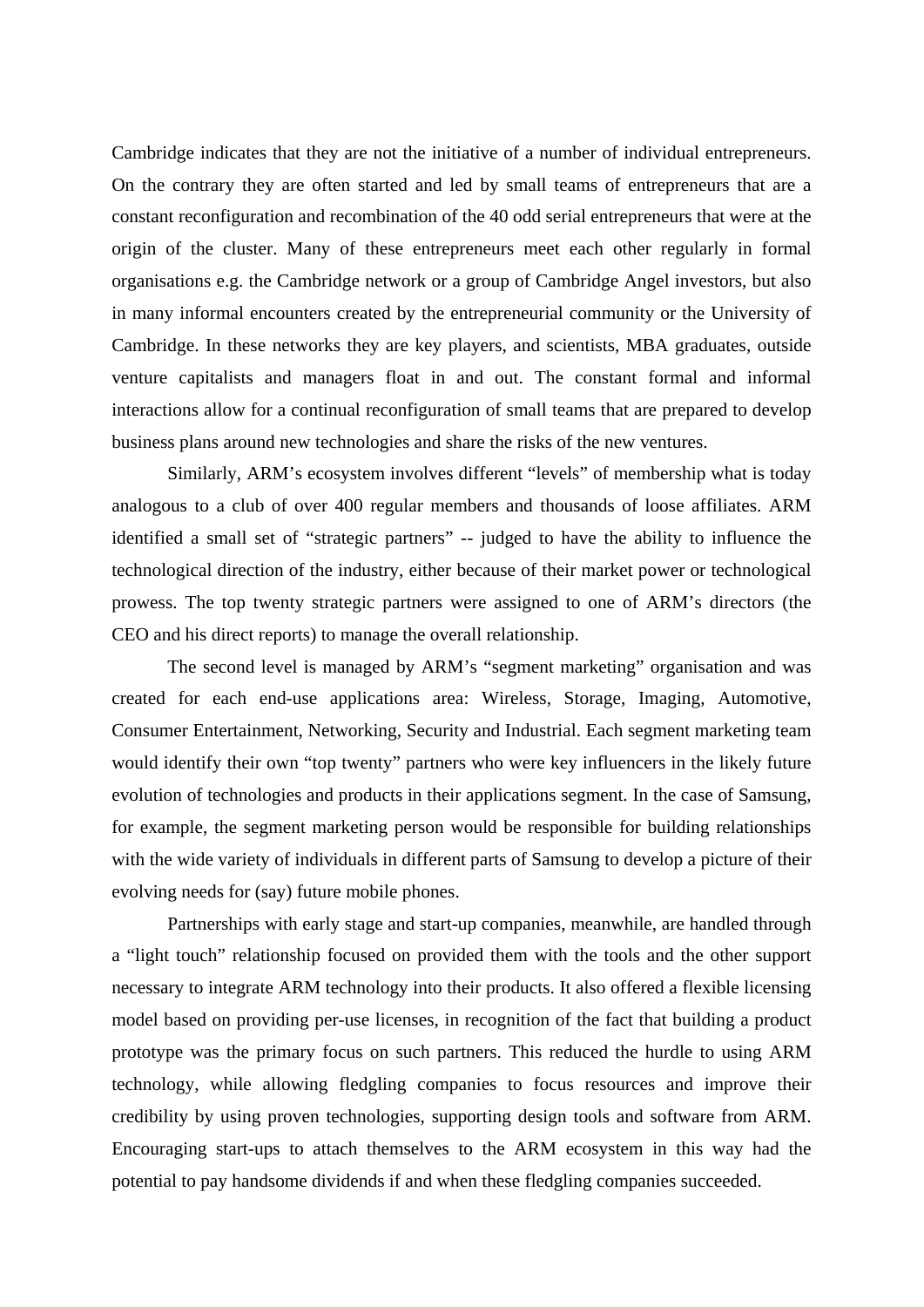Finally, ARM's ecosystem also involves a broader community numbering tens of thousands of developers and other participants. These partnerships were facilitated by the online "ARM Connected Community" website. Managed by a dedicated ARM executive, this on-line community provided free access to extensive resources for developers, a forum for developers and engineers to exchange ideas and support from within the ARM ecosystem, and company and product listings classified by product category, market application and ARM technology—all linked to partner sites.

The key aspect of this kind of structure is its ability to facilitate co-learning as the partners interact. Again, the lead firm usually needs to play an important role in promoting learning within the ecosystem. It is clear that most of the relationships described above in ARM's ecosystem are designed with an eye toward facilitating knowledge creation, not only for ARM itself, but also for its partners – including new entrants to the ecosystem. Once key decision makers for product and technology roadmaps were identified, detailed discussions were initiated with them on how ARM align their development efforts. The partnermanagement team also tries to identify if they work with any other ARM ecosystem partners. If any such relationship exists, further work is co-ordinated with semiconductor vendors and other influential players within the ecosystem, as well as other teams within ARM so as to maximise co-learning system-wide. New knowledge is, of course, also created during these interactions partners, the ownership of which has to be agreed upon and monitored, not least because ownership of IP is critical to who is able to extract value from an ecosystem.

## *6. Engineering Effective Value Capture Mechanisms*

Amid the hype around "open source" and the exponential growth of web-based communities one might be forgiven for the impression that being at the centre of a vibrant ecosystem must be inherently good for a company's performance. Of course that it not necessarily the case. Witness the experience of Sun Microsystems, recently acquired by Oracle. Sun played an instrumental role in spawning and then developing a hugely successful ecosystem around its Java language. But it has continually struggled to parlay that successful ecosystem into higher profits for its own shareholders. It is clear from Sun's experience and also that of IBM in PCs, that controlling the overall "architecture" of the ecosystem is insufficient to guarantee that significant value will be captured in the form of profits for the lead firm. In order to reliably capture value, the nodal firm needs to contribute a component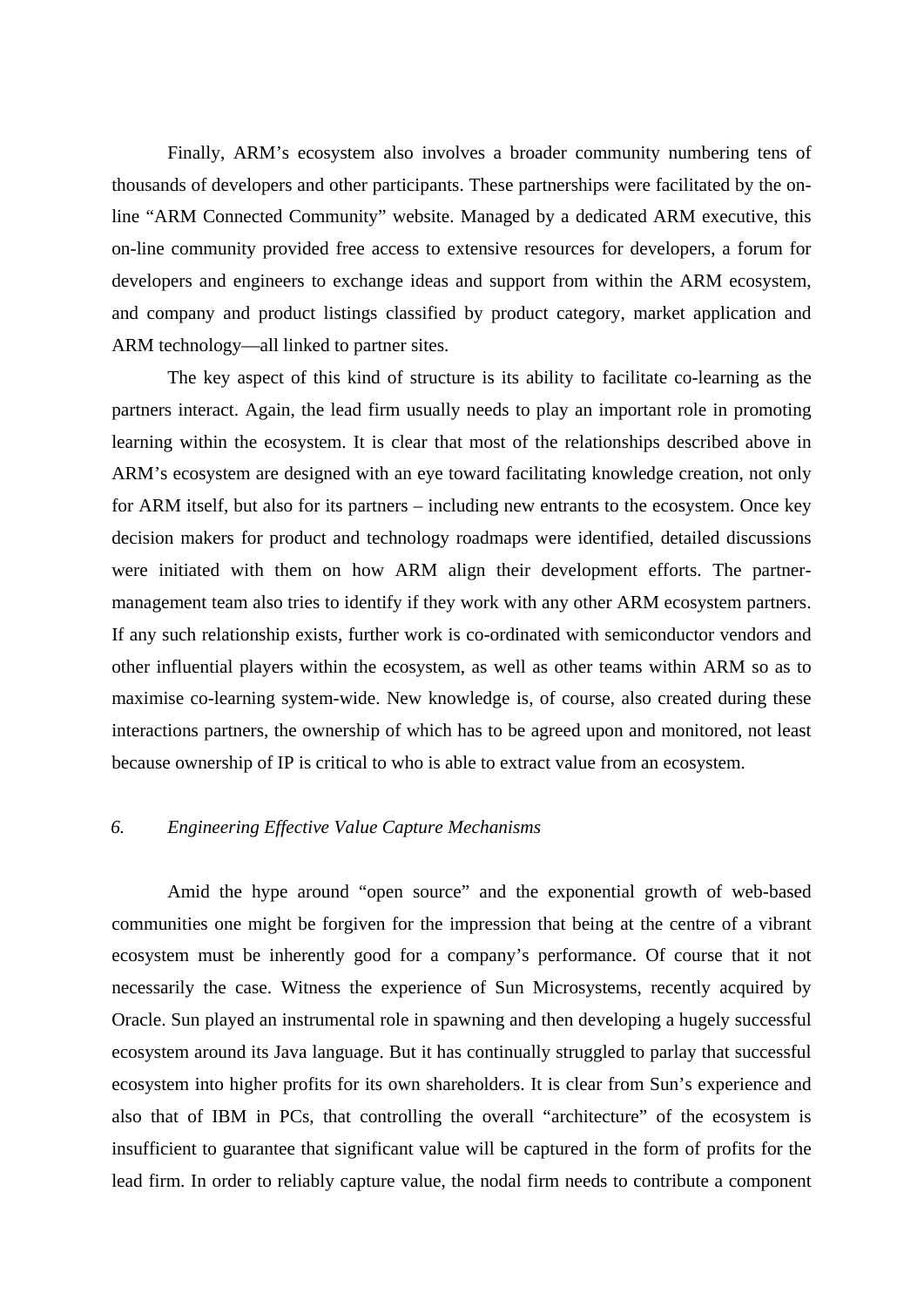or activity on which the overall value of the ecosystem to the customer depends and which is difficult to replace with a substitute offering. This component or activity should not be available on the open market, and should be difficult and costly to imitate. The lead firm also needs to engineer a mechanism to monetise that unique contribution, such as licence fees, royalties, expanded margins, or profits on higher sales volumes. The level of value captured (and profitability) will be enhanced if this contribution also enjoys increasing returns.

Take the case of Procter and Gamble (P&G), an acknowledged leader in "open innovation". P&G has over 50 "technology entrepreneurs" drawn from all of its business units that are searching the world for new ideas and solutions at conventions, and through supplier-group networks and the Internet. P&G also uses the Internet to broadcast problems for which it is seeking solutions, inviting "open source" contributions from companies or individuals anywhere in the world. It estimates that today 35% of its new ideas, products and technologies come from totally outside P&G and its target is to get to 50%. While it successfully built an open innovation ecosystem, however, P&G keeps tight control of the levers by which it captures value from this co-innovation. It maintains a tight grip on its brands, distribution and global scale in manufacturing – the tollgates at which it extracts value from the its new, networked business model.

ARM's chip IP is another example. As we have already seen, it is an important contributor to the value provided to the end customer. Switching to an alternative would involve high fixed costs of reinvestment in training and related tools and processes by participants in the ecosystem, rendering substitution an expensive proposition. ARM's chip design is proprietary and to imitate it would require not only access to a large stock of accumulated knowledge, but also access to complex knowledge about the technological roadmaps of handset makers and semiconductor manufacturers that is only available on the basis of close and trusting relationships that are slow and costly to build. Moreover, the more users of its IP ARM accumulates, the lower its unit costs and the higher the value to users through network effects – both of which generate increasing returns for ARM. These contributions by ARM are monetised through one-off license fees paid by ecosystem participants, as well as customers, for the right to utilise the firm's proprietary IP. In addition, ARM also profits from overall growth of the ecosystem's output by charging a royalty on every unit of product that embodies its IP.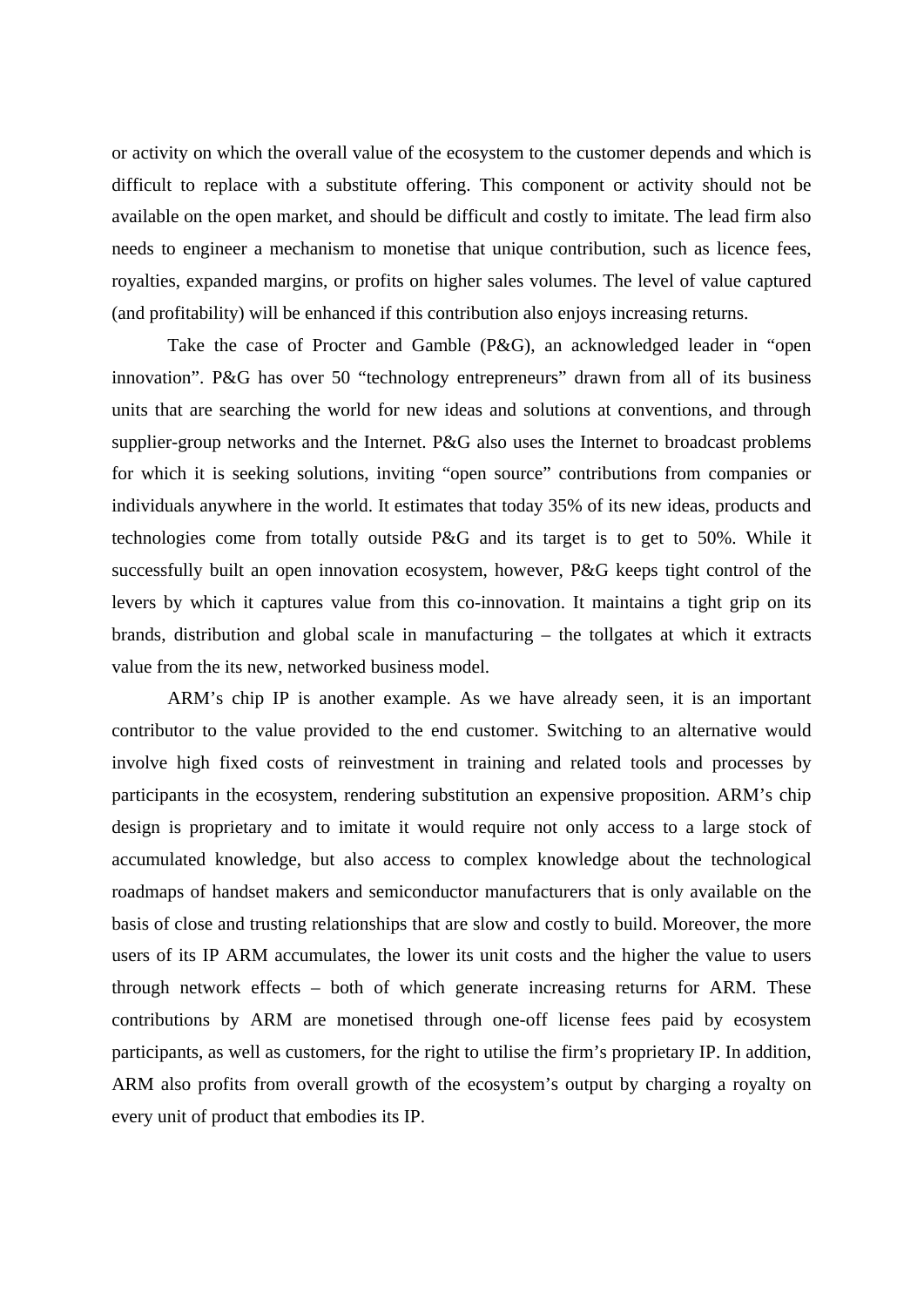Total transparency is obviously not always optimal for a company that wishes to maximise the leverage it gains from its business ecosystem. Particularly in knowledgeintensive businesses, asymmetric information can be an important source of power and competitive advantage and possibly the key to value capture. At the same time, as we have already seen, failure to share information necessary for ecosystem to create value or reduce its transactions costs will clearly impair the overall profit pool. In achieving the right balance between these forces a useful principle is to "share information on the interfaces, but to keep the inner workings of your contribution to the ecosystem proprietary and non-transparent".

#### **Conclusion: Gaining Ecosystem Advantage**

Ecosystems are a natural way of organising economic activity, already evident in  $14<sup>th</sup>$ Century Prato, the management of "common land" in Mediaeval Britain and probably long before, because they preserve individual incentives, a degree of autonomy, and maintain flexibility, while enabling complementary capabilities of different partners to be jointly leveraged. But from the late  $19<sup>th</sup>$  Century, the quest to reap economies of scale became the driving force of business and organisational structures followed<sup>xv</sup>. Standardisation of processes and of procurement of materials favoured hierarchical firms over networks of individualistic firms, especially in an era where the primary demand was for rapidly increasing volume of standardised goods and services. The benefits of increased specialisation, meanwhile, could be maximised by creating a few large, well-located units. And in a world where technology for communications and knowledge exchange was primitive, corporate hierarchies offered the most efficient way of reducing transactions costs and synchronising of supply and demand between these specialist units.

Given the available technology, the viable alternative was a market: comprising large numbers of participants independently (and often myopically) responding to price and volume signals and lacking mechanisms for coordination and co-evolution of their specialist capabilities.

In the twenty-first century, however, both the demands of consumers and the technologies available to satisfy them have changed dramatically. Customers increasingly demand complex, integrated solutions, rather than standardised products in services delivered in homogeneous volume. At the same time, the necessary knowledge and capabilities to satisfy it no longer reside just in a few, large-scale specialist units. Instead, in more and more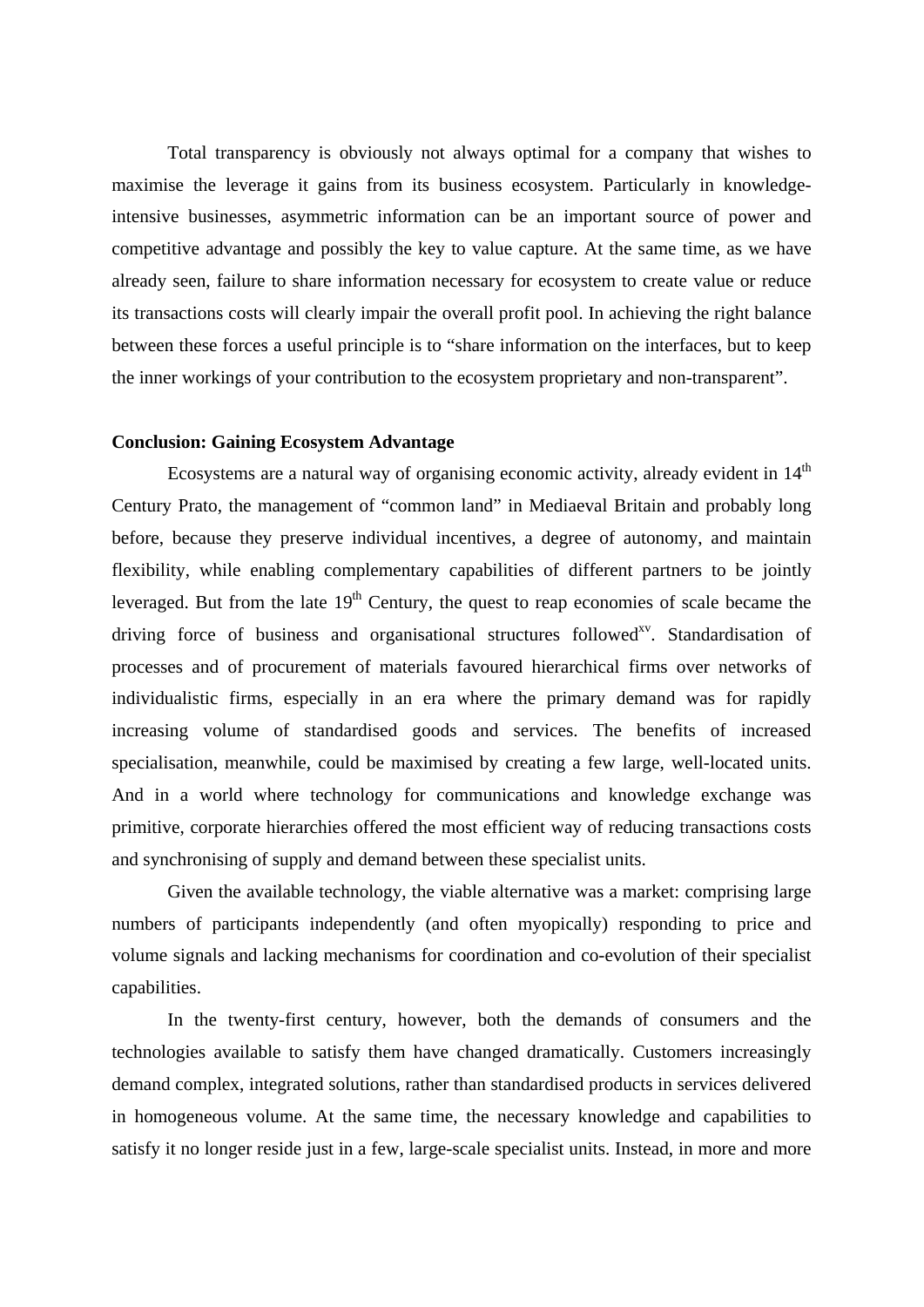industries the relevant knowledge and capabilities are abundant and widely dispersed so it is difficult to bring them all under the umbrella of a single, vertically integrated firm.

The dramatic fall in the costs of information technology and communications (ITC) now means that widely dispersed capabilities and knowledge can be effectively and economically co-ordinated. In some cases this co-ordination can be achieved by open market mechanisms. But many of today's products and services depend on the exchange and sharing of complex, messy knowledge – a task that the market, which works most effectively for the exchange of simple, standardised and certain commodities, is ill equipped to facilitate, leading to market failure.

Today the imperative is to achieve economies of scope, by harnessing the potential of partners with different knowledge and capabilities by allowing these assets to be focused on a common goal and dynamically coordinated to drive innovation and improvement. The creation of an ecosystem offers the potential to reap these economies of scope and therefore to fill the widening gap between businesses where vertical integration and open market are the optimal organisation.

Companies such as Apple, ARM and Google are showing the power of ecosystem advantage in today's environment. Building this advantage starts with a recognition that the technological and market landscape has changed, that knowledge is abundant and widely distributed both internally with their organisation and in the external world must be harnessed, that IP gains most value when it is connected to the complementary IP and knowledge of many others so as to unleash the power of network economies, and that the ultimate test of success is the value you create for the customer not simply your scale.

Building an ecosystem to thrive in this environment is not simply a matter of opening the floodgates to open innovation. It requires careful design and continual adaptation by a lead firm in order to build a complete and sustainable business model around an ecosystem that can leverage its own internal capabilities and magnify its revenue and profits. In capturing this new ecosystem advantage, maintaining a continual focus on value creation for the end customer, structuring differentiated partner roles, finding ways to stimulate complementary partner investments, acting to reduce transactions costs, establishing flexible structures that can promote and respond to co-learning, while engineering and protecting your own value capture mechanisms, are the keys to success.